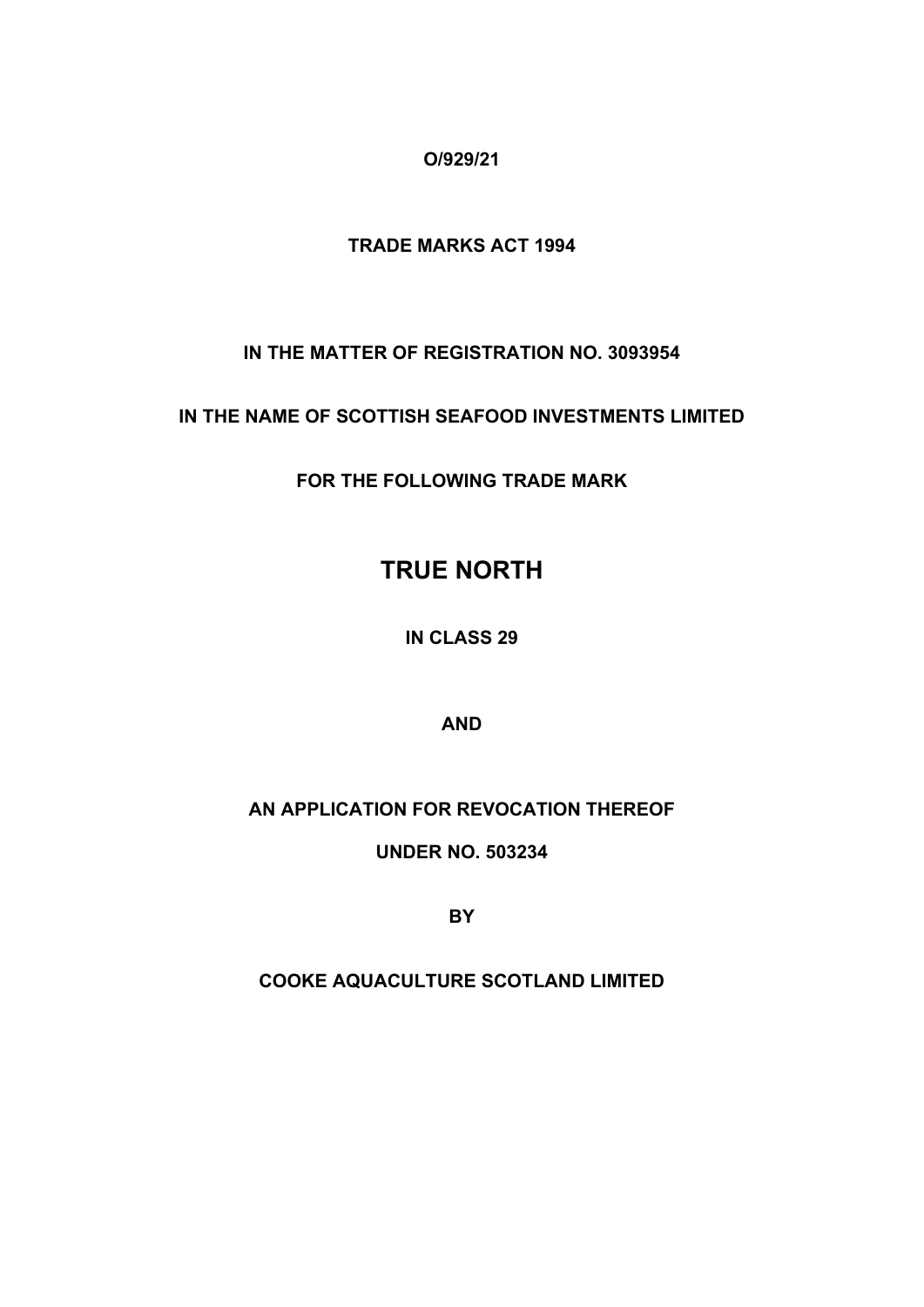# **Background and pleadings**

1. Scottish Seafood Investments Limited ("the proprietor") is the registered proprietor of trade mark registration no. 3093954 for the mark:

# **TRUE NORTH**

2. The trade mark was filed on 12 February 2015 and registered on 10 July 2015. It is registered in respect of the following goods:

**Class 29**: Salmon; salmon products; fresh salmon (not live); prepared salmon; smoked Scottish salmon; preserved salmon; prepared meals consisting principally of salmon; snack foods consisting primarily of salmon; chilled foods consisting predominantly of salmon; frozen salmon; dried Salmon; farmed salmon; smoked salmon; smoked salmon products; hot smoked salmon; prepared meals consisting principally of smoked salmon; snack foods consisting primarily of smoked salmon; chilled foods consisting predominantly of smoked salmon; fish and shellfish; fresh fish and shell fish (not live); prepared fish and shellfish; smoked fish; preserved fish; prepared meals consisting principally of fish and/or shellfish; snack foods consisting primarily of fish and/or shellfish; chilled foods consisting predominantly of fish and/or shellfish; frozen fish and/or shellfish; dried fish and/or shellfish; farmed fish and/or shell fish.

- 3. Cooke Aquaculture Scotland Limited ("the applicant") filed a notice of revocation on 17 July 2020, seeking full revocation of the trade mark registration. The application for revocation is based on Section 46(1)(a) of the 1994 Trade Marks Act ("the Act") on the basis of non-use in the five years following registration. The date of revocation sought is 11 July 2020.
- 4. The proprietor has defended its registration, claiming use of the mark on all of the goods covered under the mark, during the relevant period.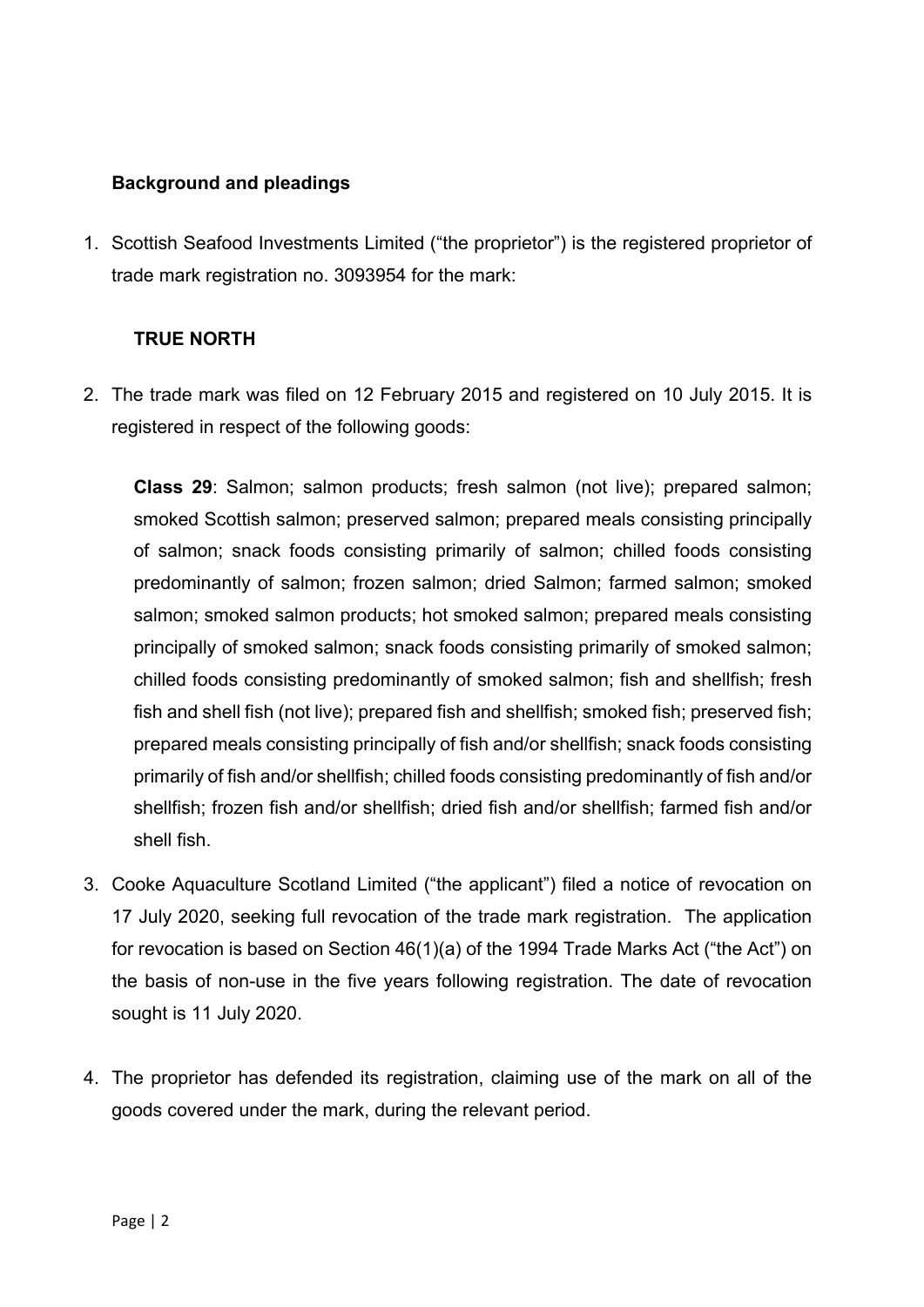- 5. Both parties submitted evidence and written submissions, and the proprietor filed submissions in lieu of a hearing, all of which will be summarised to the extent that it is considered necessary. Neither party requested a hearing and so this decision is taken following a careful perusal of the papers.
- 6. The applicant has been represented by Lincoln IP. The proprietor has been represented by Murgitroyd & Company Limited.

### **Evidence**

- 7. The proprietor submitted evidence to support the claim that it has used the registered mark during the relevant period and on the relevant goods. The evidence includes information that is subject to a confidentiality order. The proprietor's evidence comprises the following:
- 8. A witness statement of Colin Craig Anderson, Director and Chairperson of Loch Fyne Oysters, which he states is a wholly owned subsidiary of the proprietor Scottish Seafood Investments Limited. Mr Anderson's witness statement is accompanied by exhibits CCA1 – CCA6. Confidentiality has been granted in respect of paragraphs 13, 14, 15, 17, 21, 22, 23 and 28 of Mr Anderson's witness statement and exhibit CCA6.
- 9. In his witness statement, Mr Anderson provides the following information:
- 10.Mr Anderson's company is the sales arm of the proprietor and he has been a Director of it since 2014 and Chairperson since 2016. Mr Anderson states that he has also been the Chief Executive Officer of The Scottish Salmon Company Limited which, prior to its sale in 2019, owned 25% of his company (Loch Fyne Oysters). He asserts that The Scottish Salmon Company Limited worked closely with his company and that his company purchases approximately £6 million of seafood a year from The Scottish Salmon Company Limited. He adds that the proprietor in this matter, Scottish Seafood Investments Limited, gave permission to The Scottish Salmon Company Limited to use the trade mark TRUE NORTH along with some of its other brands.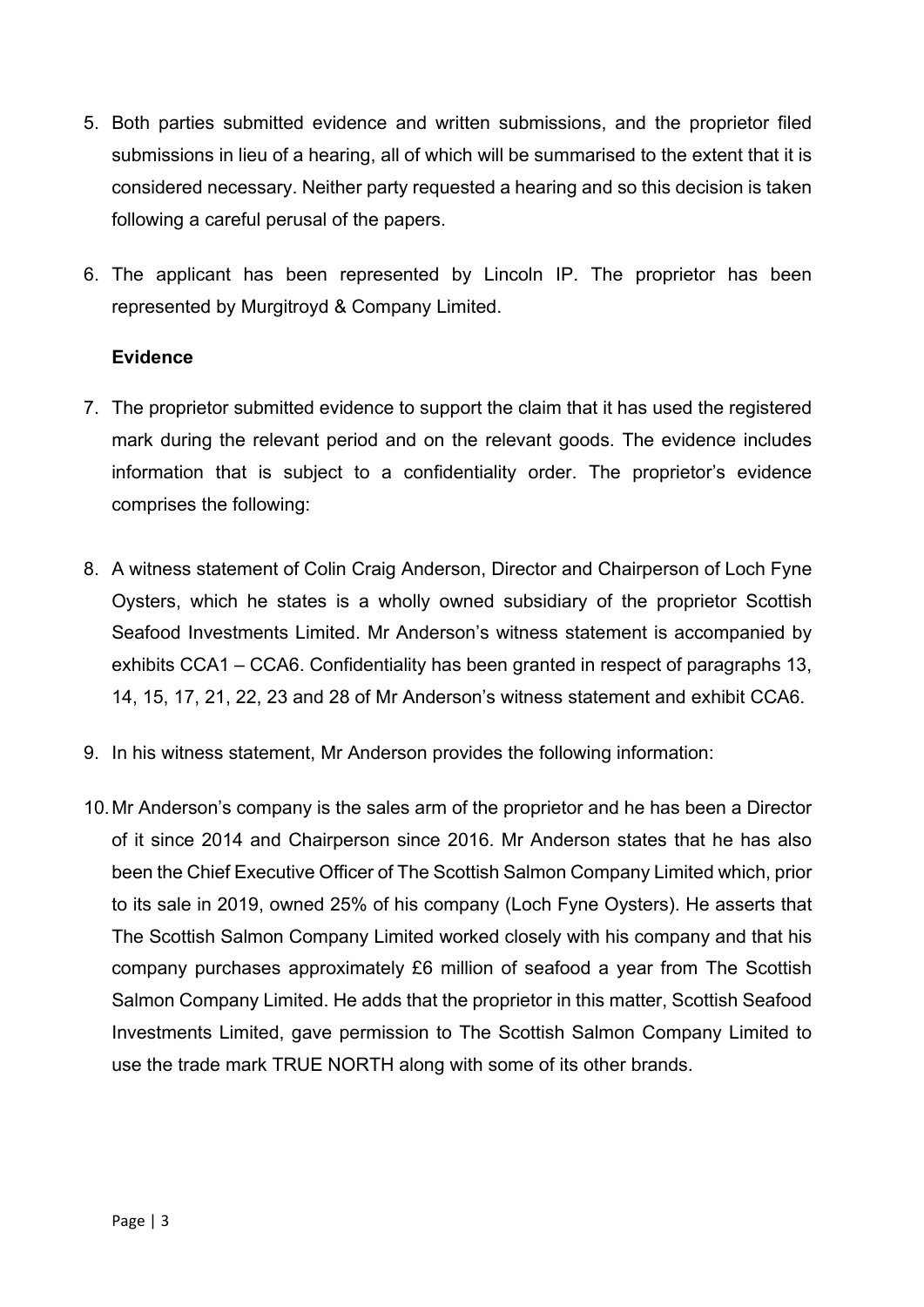- 11.Mr Anderson states that his company coined the mark TRUE NORTH in 2015 and in the same year commissioned a Glasgow based design company to create a logo to be used with the words TRUE NORTH.
- 12.Exhibit CCA1 comprises a brand review document/presentation with proposed plans for the TRUE NORTH product launch. The document cover page includes the text 'Brand Review March 2016' as a footer.
- 13.I note that the cover page of this document and the following pages all contain a figurative logo which looks like this:



- 14.I also note that page 5 of this document is headed: "The 'True North' Opportunity". Page 6 is headed 'TRUE NORTH salmon'.
- 15.Page 7 is headed 'True North Packaging Fresh' and provides the following image of packaging: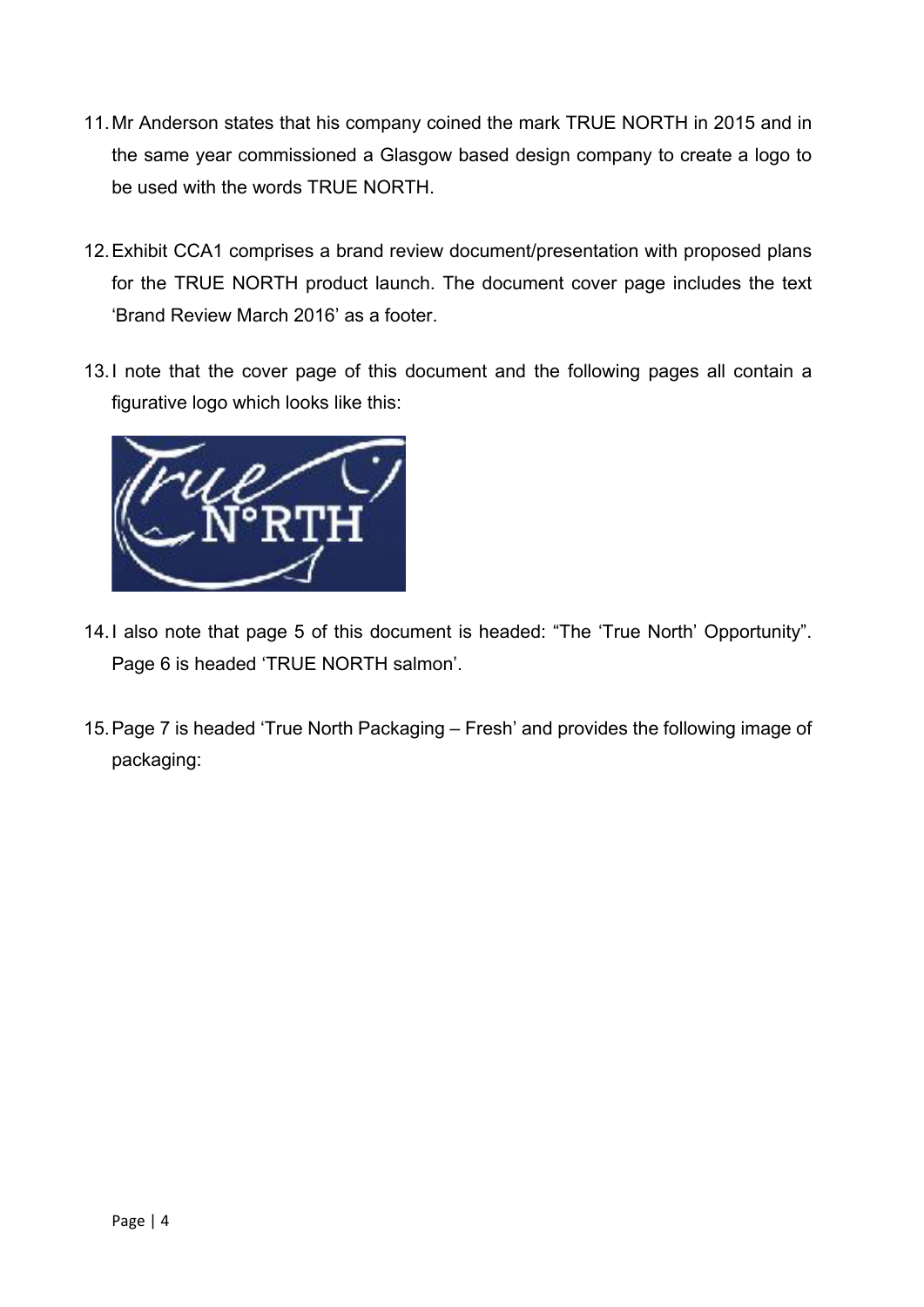

And the following image:



16.Further images showing products for sale are provided on pages 8 and 9 of the same document. These products are smoked or fresh sea loch salmon. The words 'True North Packaging – Smoked'' are displayed as a heading on page 8 and the words 'True North Branding and Collateral' are displayed as a heading on page 10.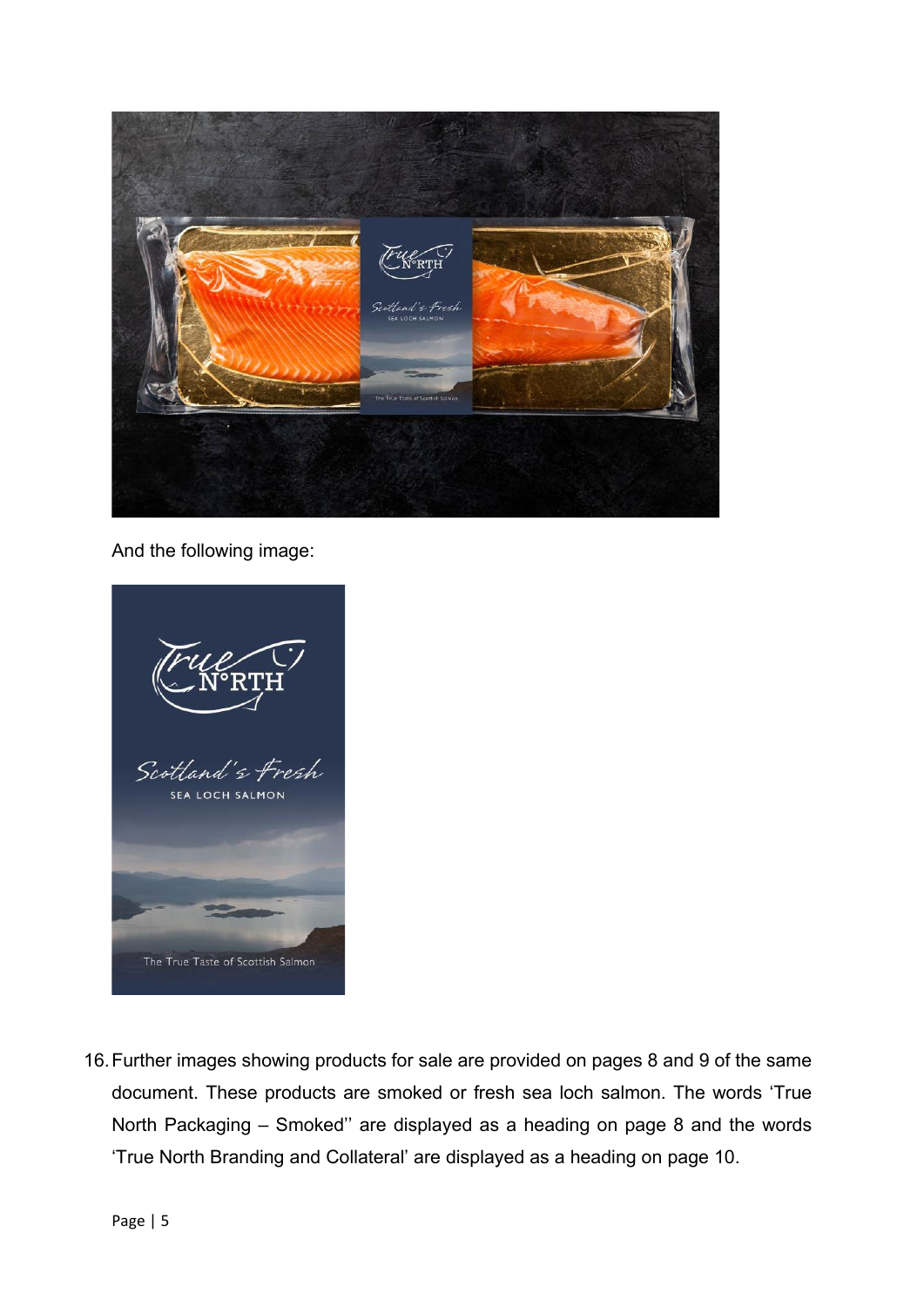- 17.Page 11 of the document provided under CCA1 provides a timeline for product development and launch. This shows that limited sales and distribution was scheduled for Nov-Dec 2017; launch of True North fresh and smoked (salmon) was scheduled for the final quarter of 2018 and a UK/International launch was scheduled for 2019.
- 18.Exhibit CCA2 comprises a photograph of TRUE NORTH product packaging that Mr Anderson asserts was available for sale through his company's deli from 2015 onwards, up to the present date and subject to the Covid-19 pandemic interruptions. This photograph appears to show the same or a very similar logo mark to that provided under CCA1. Exhibit CCA2 is not dated.
- 19.Exhibit CCA3 comprises a photograph of TRUE NORTH branded smoked salmon on the shelves of Mr Anderson's company deli. The photograph was taken at the company deli on 21 December 2015 and is as follows:



20.Exhibit CCA4 comprises a menu from the Loch Fyne Deli at Clachan Farm. Mr Anderson states that the second option under the heading of main courses is "True North Lightly Smoked, Roasted Smoked Salmon/Bisque/Roasted Red Pepper/Chorizo" priced £19. In fact, the menu shows under 'Mains' the option of 'True North Lightly Smoked Salmon / Butter Bean and Roasted Red pepper / Smoked Pancetta, priced at £18. This exhibit is undated.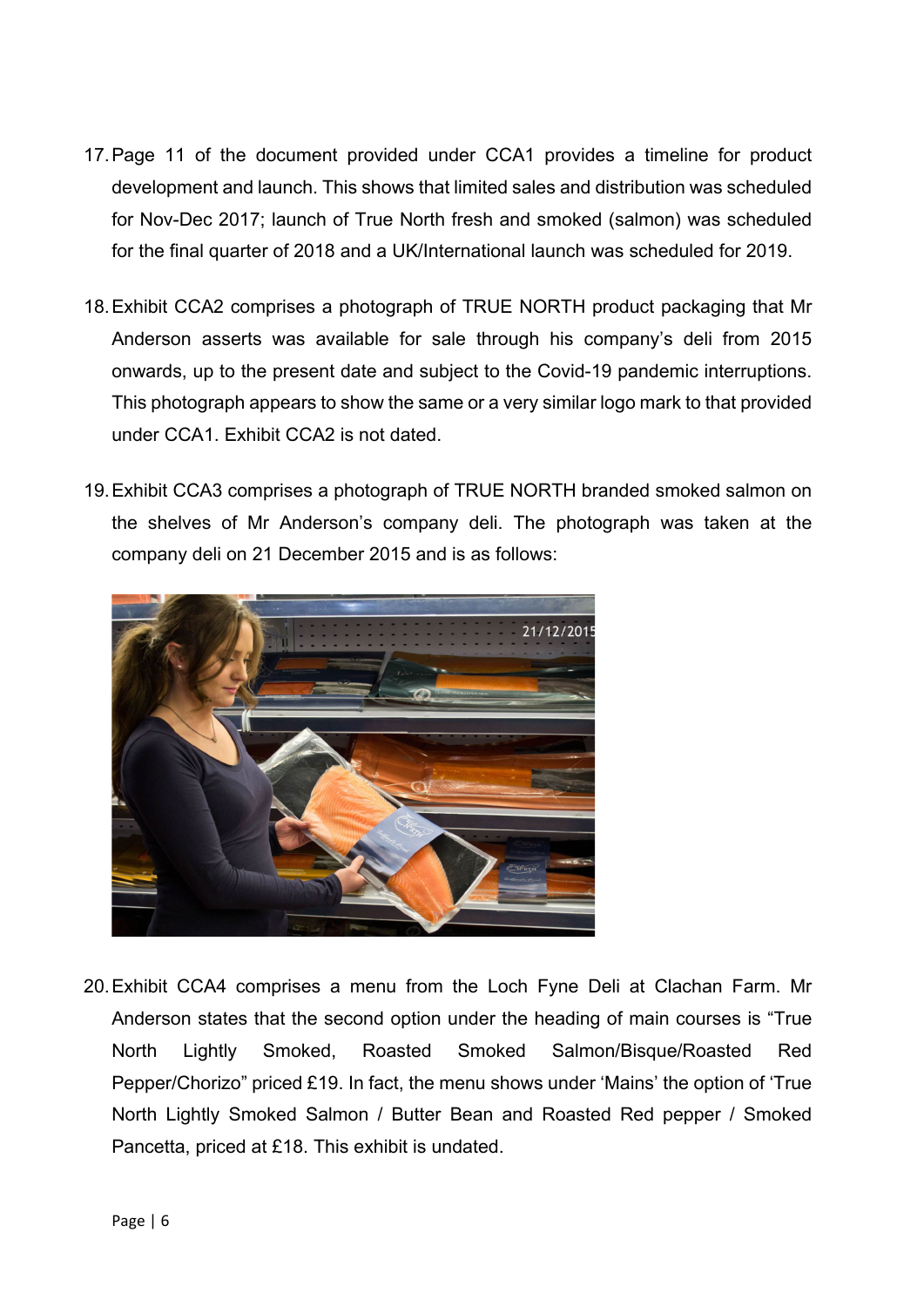- 21.Exhibit CCA5 comprises a till receipt from Mr Anderson's Loch Fyne Oyster Bar, which Mr Anderson contends is dated 22 July 2016 and shows sales in the restaurant of "True North Lightly Smoked, Roasted Smoked Salmon/Bisque/Roasted Red Pepper/Chorizo". He states that the till receipt corresponds to the menu entry shown in CCA4. In fact, the till receipt appears to be dated 22 October 2016 and the circled item on the receipt is 'Roasted Salmon / Bisque' priced at £19. There is no mention of True North and this item does not appear on the menu provided under CCA4. Much of the receipt is impossible to make out.
- 22.Mr Anderson asserts that his company's sales of products through the deli at Clachan Farm and restaurant sales from the same address amount to approximately £2 million in revenue on average every year from 2016 to 2019. He states that the figures are lower in 2020 because of closures due to the Covid-19 pandemic, however the combined revenue in 2020 is £1.2 million.
- 23.He further states that sales of TRUE NORTH smoked salmon through his company deli in 2015 and through the restaurant in 2016, 2017, 2018 and 2019 are provided in the witness statement of Mr Cameron Matthew Brown, which has also been provided by the proprietor as evidence in this matter.
- 24.Mr Anderson states that his company has been in negotiation with UK supermarkets to provide TRUE NORTH products, in particular he refers to TRUE NORTH smoked salmon.
- 25.Exhibit CCA6 is confidential and contains information relating to negotiations with a UK supermarket chain to provide Loch Fyne products, although there is some limited mention of the TRUE NORTH brand as it pertains to smoked salmon products. The presentation document is dated August 2019.
- 26.Mr Anderson submits that the pandemic has been quite damaging for his company and as a result the financial figures covering that period have been significantly affected. In this regard I note that the Covid-19 pandemic began to take effect in the UK to the degree that it may have affected business such as restaurants, bars, hotels and other undertakings that provide food to customers, in March/April 2020 when the UK first went into lockdown.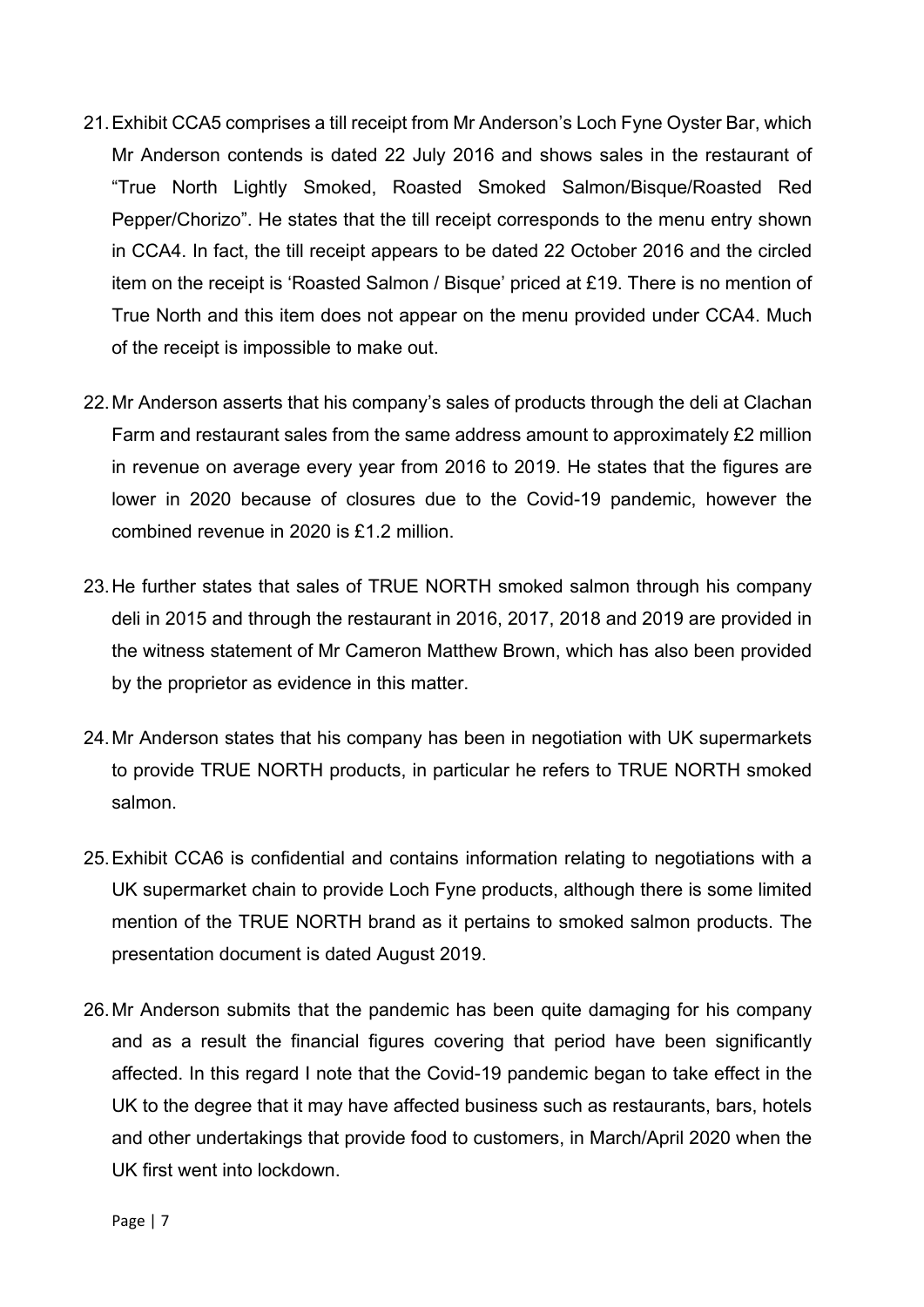- 27.Mr Anderson also states that his company has spent significant time and resources in promoting the TRUE NORTH mark amongst the UK trade.
- 28.The proprietor's evidence also includes a witness statement of Mr Cameron Matthew Brown and accompanying exhibits CMB1 and CMB2. In his witness statement dated 7 February 2021, Mr Brown provides the following information:
- 29.Mr Brown is the managing director of Loch Fyne Oysters Limited and has been since February 2015. He states that Loch Fyne Oysters Limited is a wholly owned subsidiary of the proprietor in this matter, Scottish Seafood Investments Limited.
- 30.Mr Brown states that he is aware that his company sold smoked salmon products branded with the TRUE NORTH trade mark for a period of several months from the end of 2015 into 2016. He suggests that these sales would have amounted to an income of around £3,400. He states that this sales run was not repeated because discussions had commenced with a UK supermarket which involved an offer of exclusive use of the brand name.
- 31.Mr Brown states that his company featured the TRUE NORTH brand on the menu of its restaurant 'The Loch Fyne Oyster Bar and Restaurant' on several occasions from 2016, notably on a product called 'True North Lightly Smoked Roasted Salmon'. He adds that the witness statement of Mr Anderson and exhibits CCA4 and CCA5 provide further detail of this activity.
- 32.Exhibit CMB1 comprises a menu from Mr Brown's company's restaurant which he contends dates from winter 2017. Exhibit CMB2 comprises a menu from the same restaurant which appears to date from late 2017. Mr Brown asserts that his company's restaurant has used the mark TRUE NORTH on its menus on a seasonal basis from 2016 to the present date. The use has therefore been continuous, he states. Both exhibits show that under the 'Mains' heading, the restaurant offers 'True North Lightly Smoked Salmon Fillet' priced at £20. The menus however are both undated.
- 33.Mr Brown states that he has spoken to the head chef and general manager of the restaurant who have assured him that the TRUE NORTH branded meals were very popular, second only to fish and chips. He estimates that as an example, in August,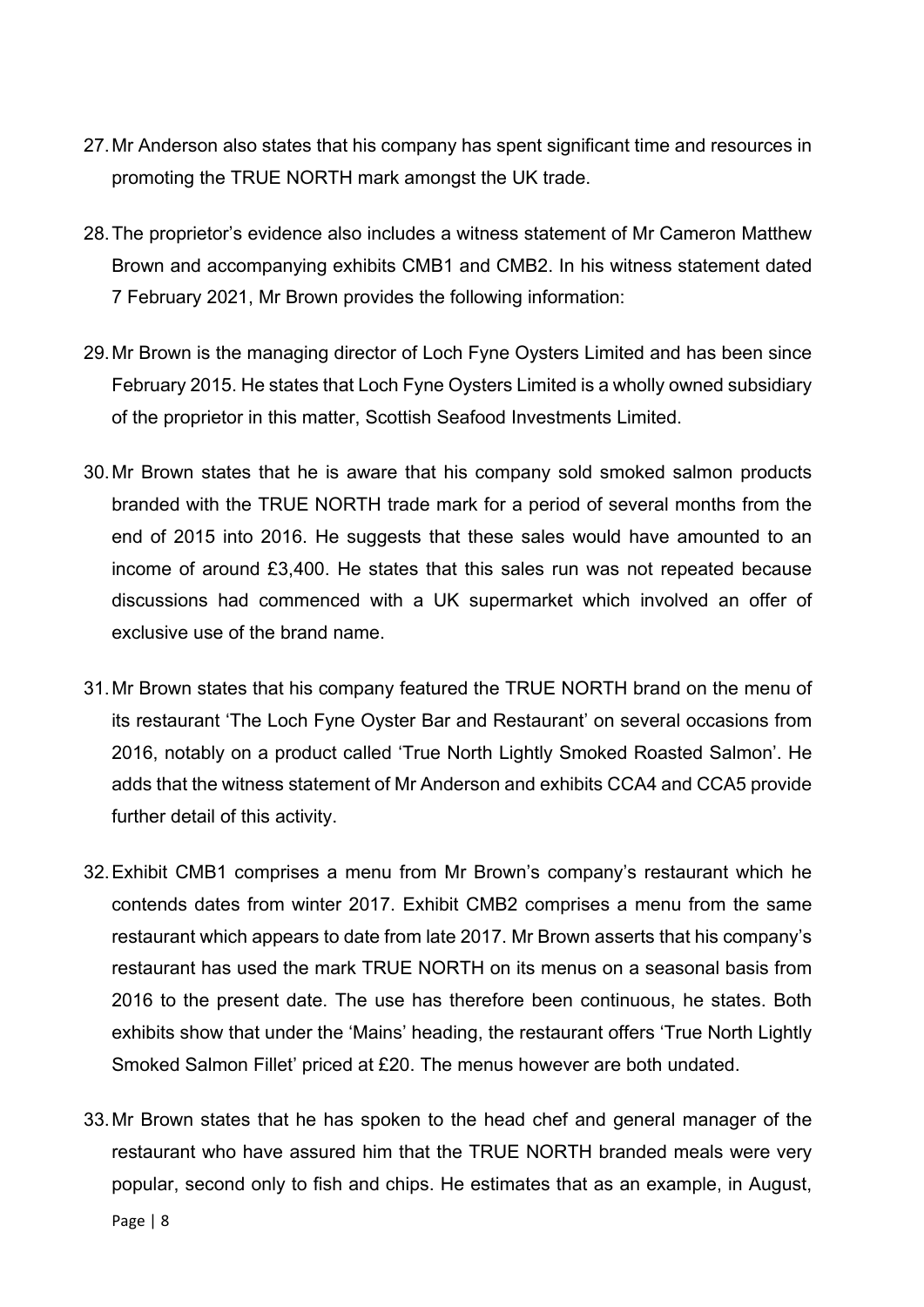the peak month for the restaurant, they would expect to serve 10-15 TRUE NORTH branded meals per day or 70-100 meals a week. Mr Brown claims that such trade would amount to a retail value of approximately £7,000 a month. He estimates that between 2016 and 2019 this would have resulted in sales of between £50k and £60k (he doesn't explicitly attribute these larger figures to TRUE NORTH branded meals in his statement, but it is reasonable for me to conclude that these figures relate to sales of salmon under the mark when taking into account the contents of the preceding paragraph as a whole).

## **Legislation**

34.Section 46(1) of the Act states that:

"(1) The registration of a trade mark may be revoked on any of the following grounds-

(a) that within the period of five years following the date of completion of the registration procedure it has not been put to genuine use in the United Kingdom, by the proprietor or with his consent, in relation to the goods or services for which it is registered, and there are no proper reasons for non-use;

(b) that such use has been suspended for an uninterrupted period of five years, and there are no proper reasons for non-use;

- $(c)$   $[...]$
- $(d)$   $[...]$

(2) For the purpose of subsection (1) use of a trade mark includes use in a form differing in elements which do not alter the distinctive character of the mark in the form in which it was registered and use in the United Kingdom includes affixing the trade mark to goods or to the packaging of goods in the United Kingdom solely for export purposes.

(3) The registration of a trade mark shall not be revoked on the ground mentioned in subsection (1)(a) or (b) if such use as is referred to in that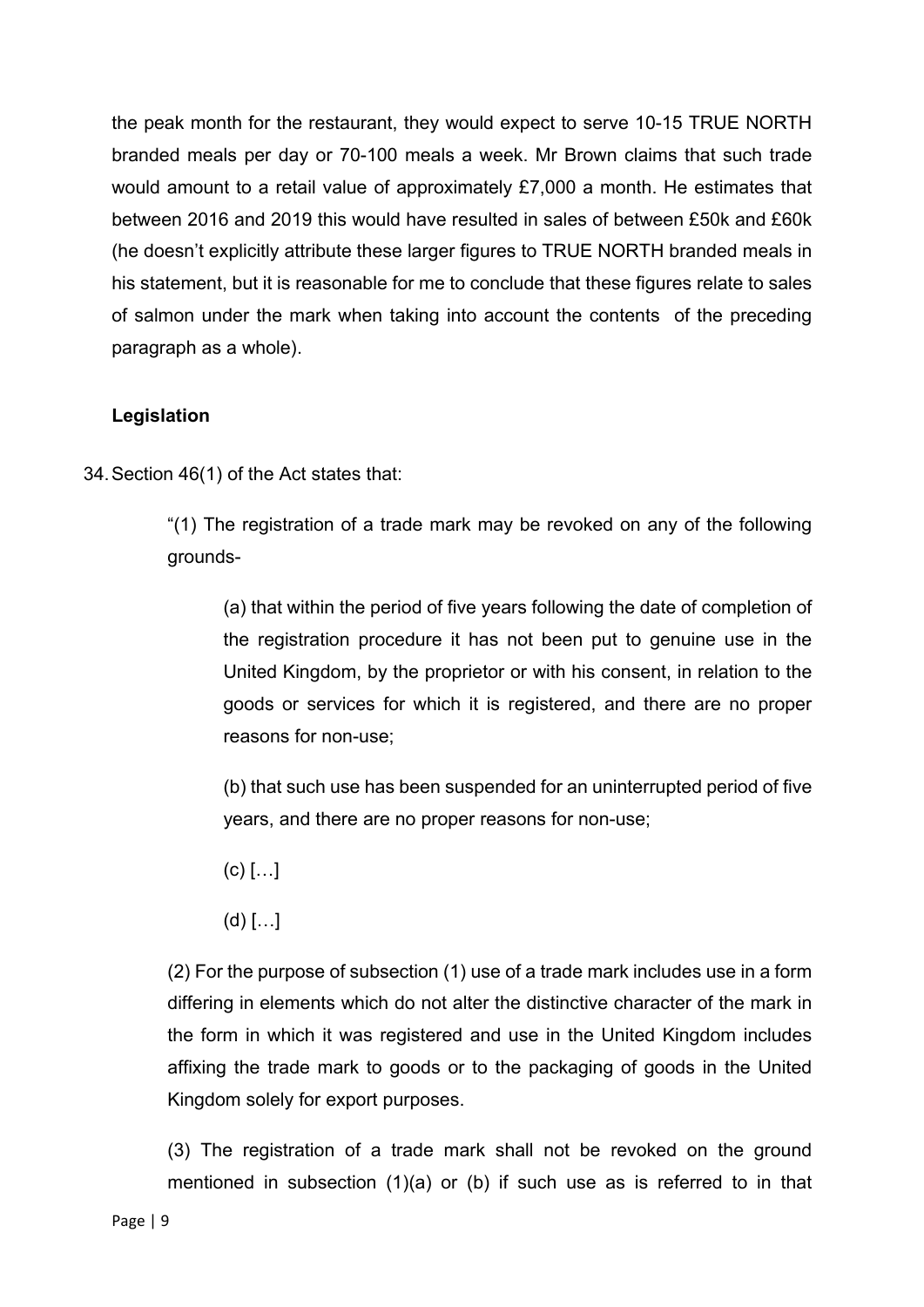paragraph is commenced or resumed after the expiry of the five year period and before the application for revocation is made: Provided that, any such commencement or resumption of use after the expiry of the five year period but within the period of three months before the making of the application shall be disregarded unless preparations for the commencement or resumption began before the proprietor became aware that the application might be made.

(4) An application for revocation may be made by any person, and may be made to the registrar or to the court, except that –

(a) if proceedings concerning the trade mark in question are pending in the court, the application must be made to the court; and

(b) if in any other case the application is made to the registrar, he may at any stage of the proceedings refer the application to the court.

(5) Where grounds for revocation exist in respect of only some of the goods or services for which the trade mark is registered, revocation shall relate to those goods or services only.

6) Where the registration of a trade mark is revoked to any extent, the rights of the proprietor shall be deemed to have ceased to that extent as from –

(a) the date of the application for revocation, or

(b) if the registrar or court is satisfied that the grounds for revocation existed at an earlier date, that date."

35. Section 100 is also relevant, which reads:

"If in any civil proceedings under this Act a question arises as to the use to which a registered trade mark has been put, it is for the proprietor to show what use has been made of it."

36.Although the UK has left the EU, section 6(3)(a) of the European Union (Withdrawal) Act 2018 requires tribunals to apply EU-derived national law in accordance with EU law as it stood at the end of the transition period. The provisions of the Act relied upon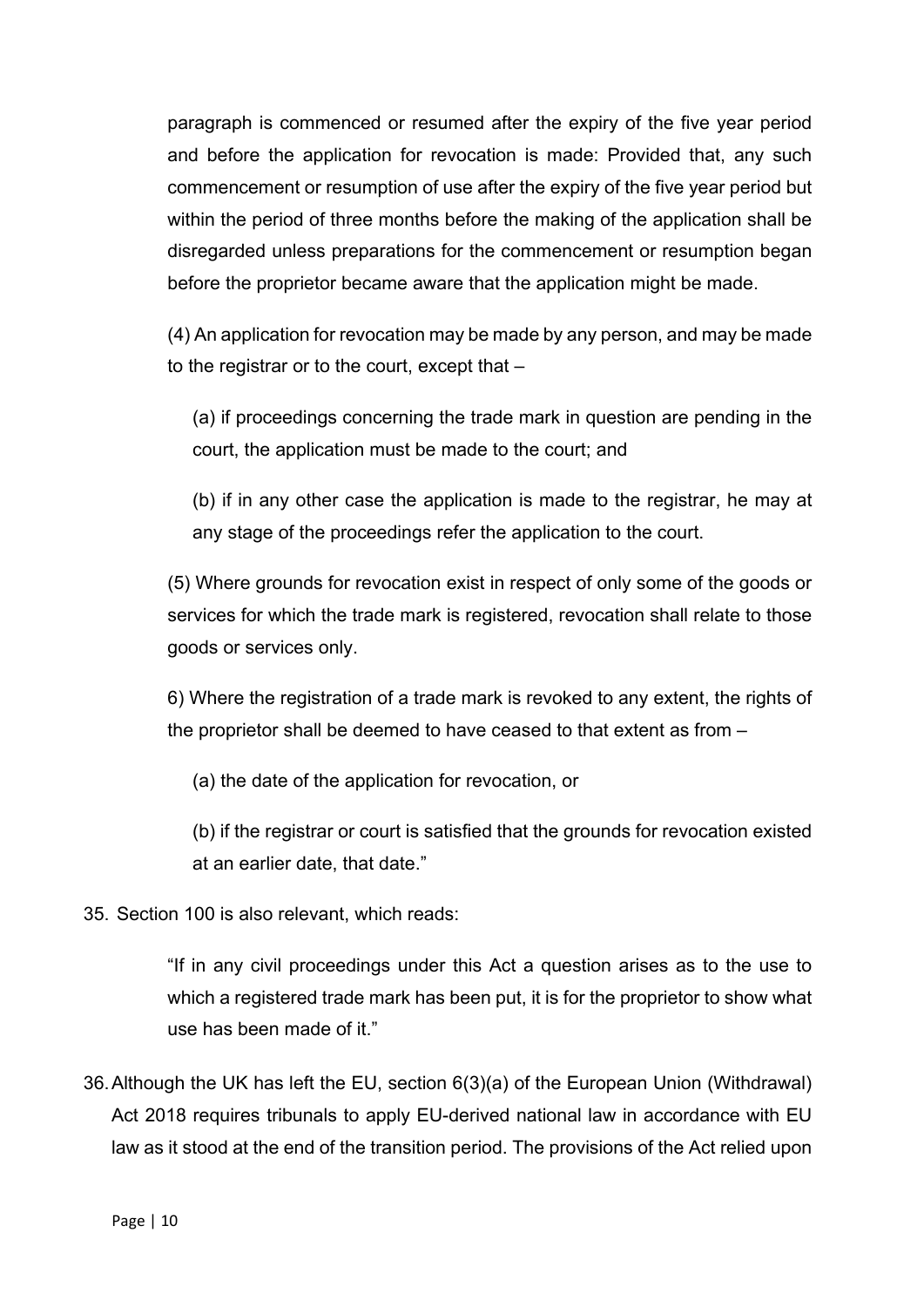in these proceedings are derived from an EU Directive. That is why this decision continues to refer to EU trade mark law.

37.In *Walton International Ltd & Anor v Verweij Fashion BV* [2018] EWHC 1608 (Ch) Arnold J summarised the law relating to genuine use as follows:

> "114……The CJEU has considered what amounts to "genuine use" of a trade mark in a series of cases: Case C-40/01 *Ansul BV v Ajax Brandbeveiliging BV* [2003] ECR I-2439, *La Mer* (cited above), Case C-416/04 P *Sunrider Corp* v *Office for Harmonisation in the Internal Market (Trade Marks and Designs)*  [2006] ECR I-4237, Case C-442/07 *Verein Radetsky-Order v Bundervsvereinigung Kamaradschaft 'Feldmarschall Radetsky'* [2008] ECR I-9223, Case C-495/07 *Silberquelle GmbH v Maselli-Strickmode GmbH* [2009] ECR I-2759, Case C-149/11 *Leno Merken BV v Hagelkruis Beheer BV* [EU:C:2012:816], [2013] ETMR 16, Case C-609/11 P *Centrotherm Systemtechnik GmbH v Centrotherm Clean Solutions GmbH & Co KG* [EU:C:2013:592], [2014] ETMR, Case C-141/13 P *Reber Holding & Co KG v Office for Harmonisation in the Internal Market (Trade Marks and Designs)*  [EU:C:2014:2089] and Case C-689/15 *W.F. Gözze Frottierweberei GmbH v Verein Bremer Baumwollbörse* [EU:C:2017:434], [2017] Bus LR 1795.

> 115. The principles established by these cases may be summarised as follows:

(1) Genuine use means actual use of the trade mark by the proprietor or by a third party with authority to use the mark: *Ansul* at [35] and [37].

(2) The use must be more than merely token, that is to say, serving solely to preserve the rights conferred by the registration of the mark: *Ansul* at [36]; *Sunrider* at [70]; *Verein* at [13]; *Leno* at [29]; *Centrotherm* at [71]; *Reber* at [29].

(3) The use must be consistent with the essential function of a trade mark, which is to guarantee the identity of the origin of the goods or services to the consumer or end user by enabling him to distinguish the goods or services from others which have another origin: *Ansul* at [36]; *Sunrider* at [70]; *Verein* at [13];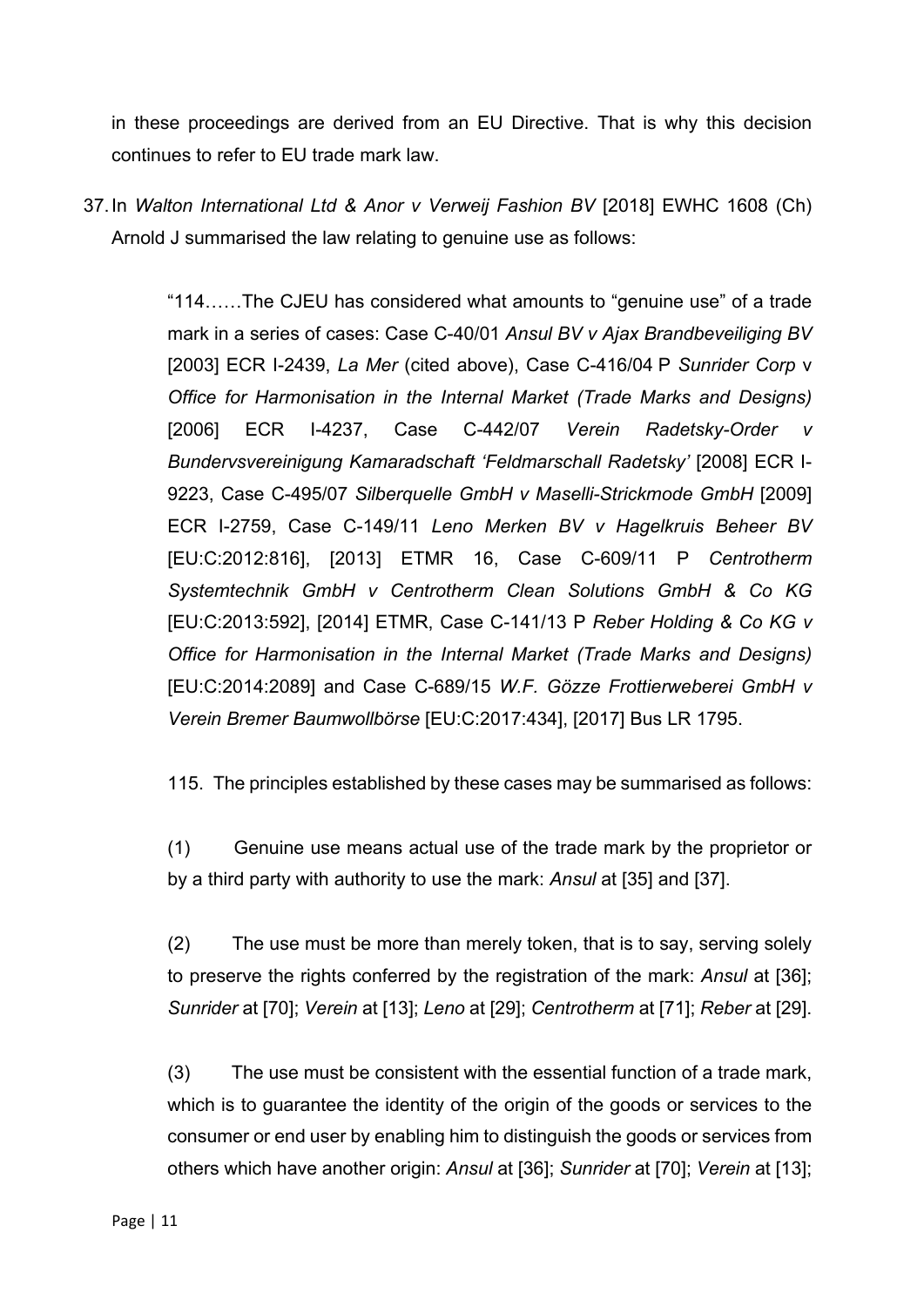*Silberquelle* at [17]; *Leno* at [29]; *Centrotherm* at [71]. Accordingly, affixing of a trade mark on goods as a label of quality is not genuine use unless it guarantees, additionally and simultaneously, to consumers that those goods come from a single undertaking under the control of which the goods are manufactured and which is responsible for their quality: *Gözze* at [43]-[51].

(4) Use of the mark must relate to goods or services which are already marketed or which are about to be marketed and for which preparations to secure customers are under way, particularly in the form of advertising campaigns: *Ansul* at [37]. Internal use by the proprietor does not suffice: *Ansul* at [37]; *Verein* at [14] and [22]. Nor does the distribution of promotional items as a reward for the purchase of other goods and to encourage the sale of the latter: *Silberquelle* at [20]-[21]. But use by a non-profit making association can constitute genuine use: *Verein* at [16]-[23].

(5) The use must be by way of real commercial exploitation of the mark on the market for the relevant goods or services, that is to say, use in accordance with the commercial *raison d'être* of the mark, which is to create or preserve an outlet for the goods or services that bear the mark: *Ansul* at [37]-[38]; *Verein* at [14]; *Silberquelle* at [18]; *Centrotherm* at [71]; *Reber* at [29].

(6) All the relevant facts and circumstances must be taken into account in determining whether there is real commercial exploitation of the mark, including: (a) whether such use is viewed as warranted in the economic sector concerned to maintain or create a share in the market for the goods and services in question; (b) the nature of the goods or services; (c) the characteristics of the market concerned; (d) the scale and frequency of use of the mark; (e) whether the mark is used for the purpose of marketing all the goods and services covered by the mark or just some of them; (f) the evidence that the proprietor is able to provide; and (g) the territorial extent of the use: *Ansul* at [38] and [39]; *La Mer* at [22]-[23]; *Sunrider* at [70]-[71], [76]; *Leno* at [29]-[30], [56]; *Centrotherm* at [72]-[76]; *Reber* at [29], [32]-[34].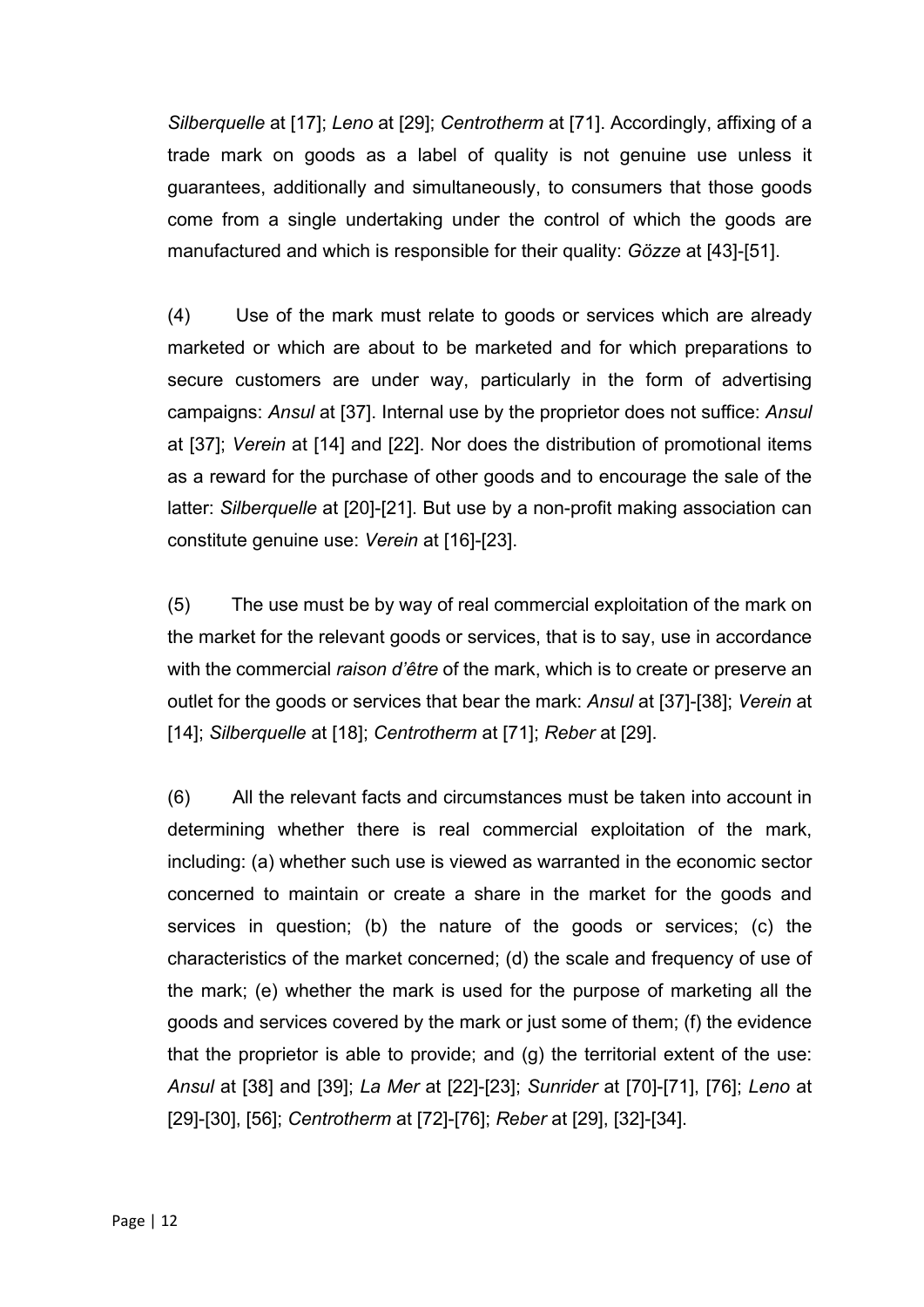(7) Use of the mark need not always be quantitatively significant for it to be deemed genuine. Even minimal use may qualify as genuine use if it is deemed to be justified in the economic sector concerned for the purpose of creating or preserving market share for the relevant goods or services. For example, use of the mark by a single client which imports the relevant goods can be sufficient to demonstrate that such use is genuine, if it appears that the import operation has a genuine commercial justification for the proprietor. Thus there is no *de minimis* rule: *Ansul* at [39]; *La Mer* at [21], [24] and [25]; *Sunrider* at [72] and [76]-[77]; *Leno* at [55].

(8) It is not the case that every proven commercial use of the mark may automatically be deemed to constitute genuine use: *Reber* at [32]."

### **Genuine Use**

- 38.An assessment of genuine use is a global assessment, which includes looking at the evidential picture as a whole, not whether each individual piece of evidence shows use by itself. [1](#page-12-0) I have summarised the proprietor's evidence in chief above.
- 39.On 28 June 2021 the applicant submitted lengthy and detailed submissions rebutting the evidence and witness statements of the proprietor. I have read all of the information provided and will briefly summarise the applicant's claims here:
- 40.The applicant dismisses the evidence provided by the proprietor and states that it does not show or demonstrate genuine use of the trade mark in issue for the goods in question. The applicant states that the evidence is materially deficient and of no evidential value because no meaningful data or evidence has been provided showing actual use of the mark TRUE NORTH on the goods and in particular no accurate sales or advertising figures have been submitted.
- 41.It also claims that the evidence showing use of the mark is scant and insufficient to show genuine use across the UK or in a significant part of the UK. Sales appear to have been made in only one shop in rural North West Scotland which the applicant

<span id="page-12-0"></span><sup>1</sup> *New Yorker SHK Jeans GmbH & Co KG v OHIM*, T-415/09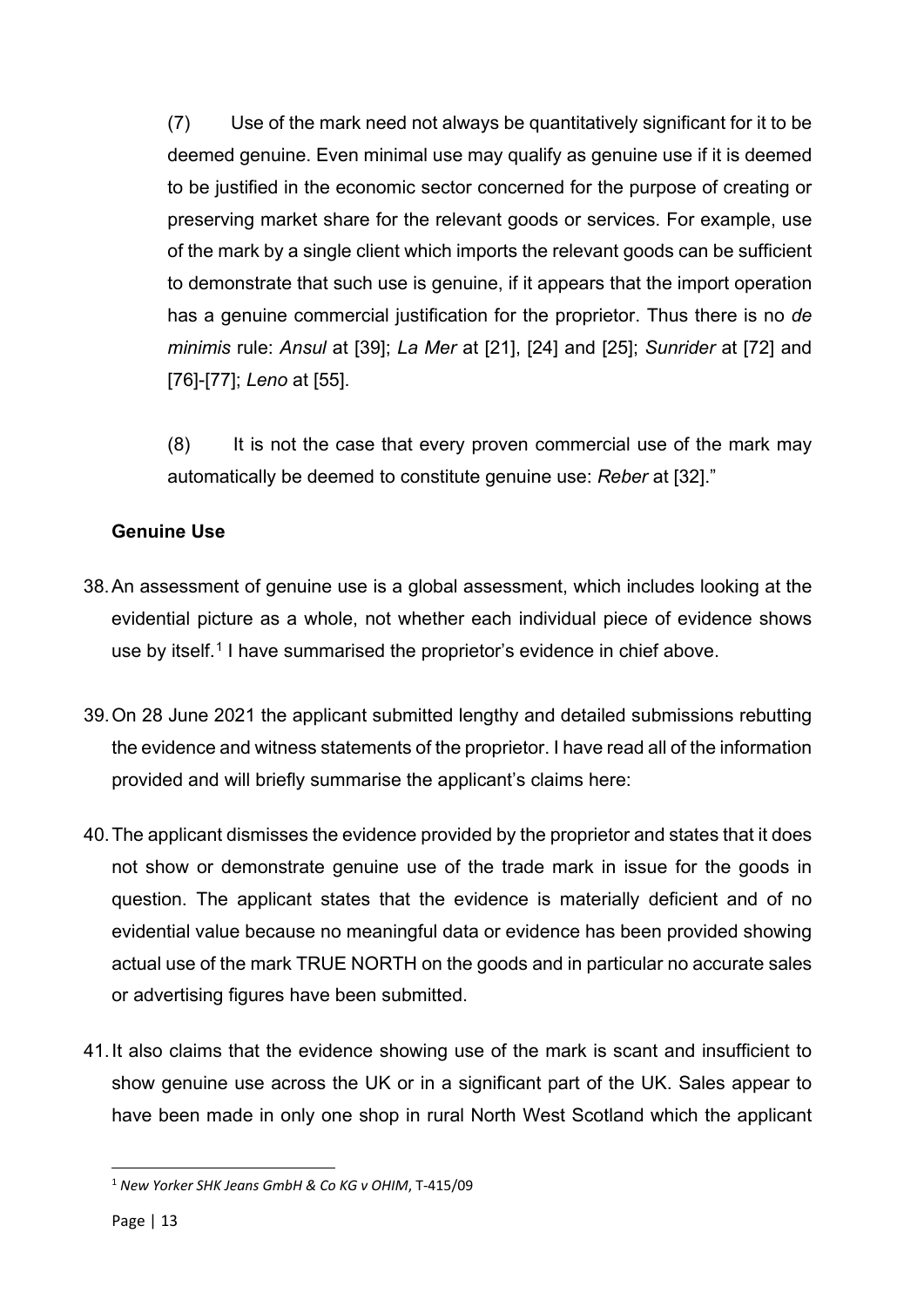claims to be too insignificant to constitute genuine use. No transactional evidence, such as dated invoices or purchase orders, clearly showing sales of goods have been provided. It asserts that use of the mark on the menus of one restaurant in North West Scotland is too insignificant to constitute genuine use and is considered to be unsubstantiated anyway. It also states that no proper reason for non-use has been given by the proprietor and claims by the proprietor that preparations have been made to commence use are scant and there is nothing to explain why actual use has not commenced. It states that no evidence has been provided by the proprietor establishing consent for use of the mark to Scottish Seafood Industries Limited or Loch Fyne Oysters Limited, and no information providing formal consent, or a license is in evidence.

- 42.The applicant notes that the sales information provided in Mr Brown's witness statement of 7 February 2021 suggests that sales of TRUE NORTH branded goods were tiny and took place over a very short period of time. It adds that these sales took place in a very small, very provincial part of Scotland, from and within one single outlet. It asserts that this level of sales from one shop in Scotland, is insufficient to create or preserve an outlet for consumer food products (salmon/fish fillets) in the UK, which has a population of more than 66 million people.
- 43.The applicant states that paragraph 6 of Mr Brown's witness statement confirms that the initial very small sales run from the end of 2015 into early 2016, was not repeated. It asserts that this small sales run of between 100 and 200 units, over a period of one or two months is nothing more than token, minimal or notional use. It adds that this use is too insignificant to constitute genuine use for the purpose of creating a market share in the UK.
- 44.Turning to the use of the mark on menus from a restaurant, as set out in exhibit CMB1, the applicant states that this use does not constitute genuine use as the words TRUE NORTH are not highlighted in any way and are presented in the same size and font as the rest of the words on the menu and there are no uses of the ® or TM identifiers to assist in distinguishing the words from the rest of the menu, or indicating that the words should be perceived as a trade mark. The applicant notes the same issues with the evidence provided under exhibit CMB2. It also states that neither of the menus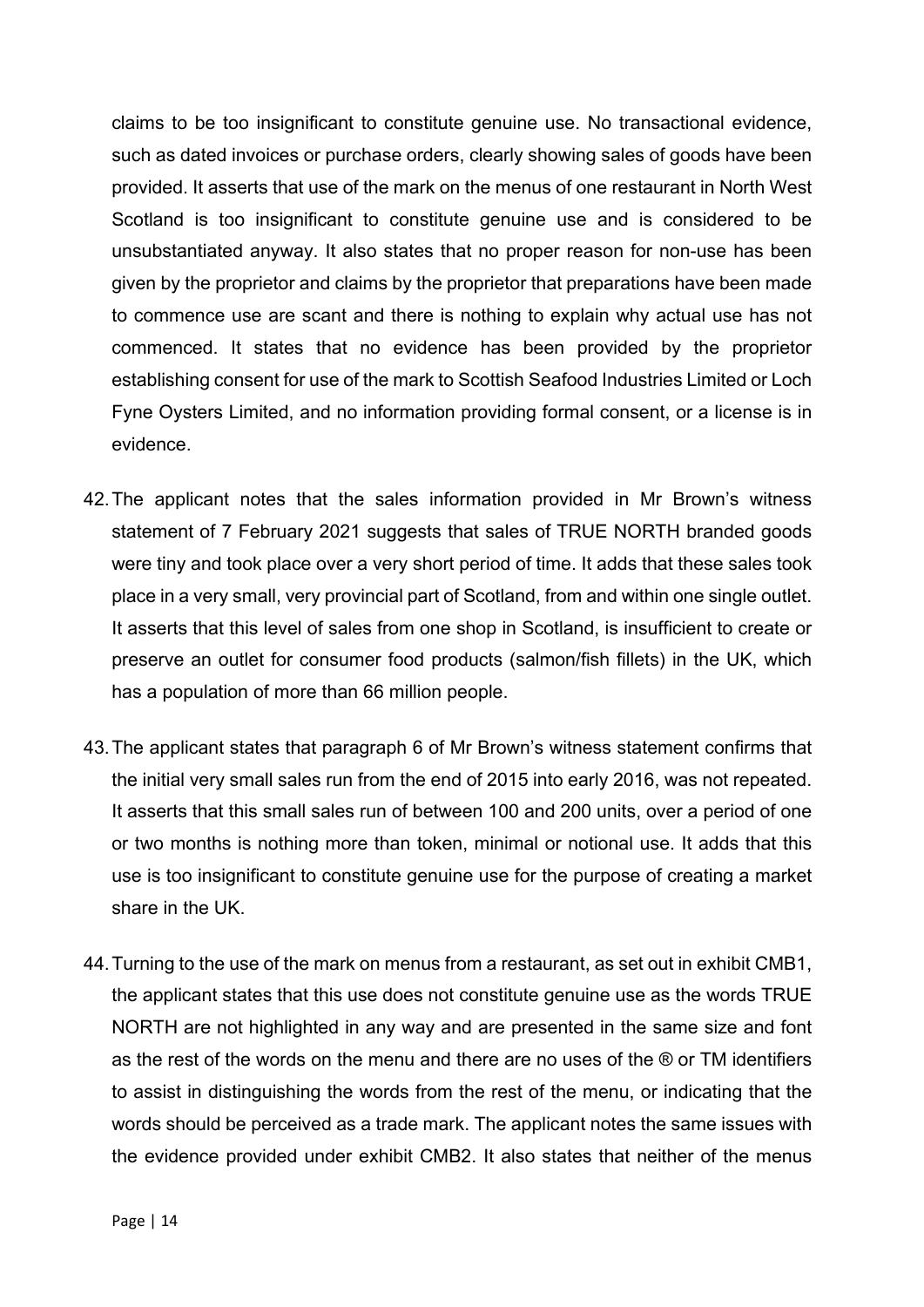provided are dated. Whilst the proprietor claims that both date from late/winter 2017, there is nothing to support this claim.

- 45.The applicant states that the sales figures provided in paragraphs 13-15 of Mr Brown's witness statement are uncorroborated and based on guesswork, and as such their accuracy cannot be verified.
- 46.Turning to the witness statement and evidence of Mr Anderson, the applicant states that no evidence has been provided that establishes the relationship between the proprietor and Mr Anderson's company The Scottish Salmon Company Limited. It adds that Mr Anderson's company operates from one premises at Clachan Farm, Cairndow, which is a small village in Argyll & Bute, in North West Scotland.
- 47.The applicant goes on to dismiss much of Mr Anderson's evidence as unfounded, undated or insufficient to establish genuine use. The applicant asserts that the proprietor's claim that the Covid-19 Pandemic impacted its business significantly is flawed. The applicant claims that the proprietor had four years and eight months to commence use of the trade mark before the pandemic struck. It adds that sales of the goods in issue (salmon and fish) continued relatively normally throughout the pandemic, with retail establishments that stock such goods being deemed "essential services".
- 48.The applicant also notes that Mr Anderson has claimed that his company spent significant time and resources promoting the TRUE NORTH brand. It states that this claim is unsupported by the evidence and that no advertising or market research appears to have been carried out by the proprietor.
- 49.The applicant also provided a witness statement of Karen Veitch, dated 28 June 2021. Ms Veitch is a trade mark attorney working for Lincoln IP who represent the applicant in this matter.
- 50.In her witness statement Ms Veitch states that goods such as salmon and smoked salmon are widely sold throughout supermarkets and grocery stores and are not high value or rare/exclusive goods but are consumed in large quantities by the UK public.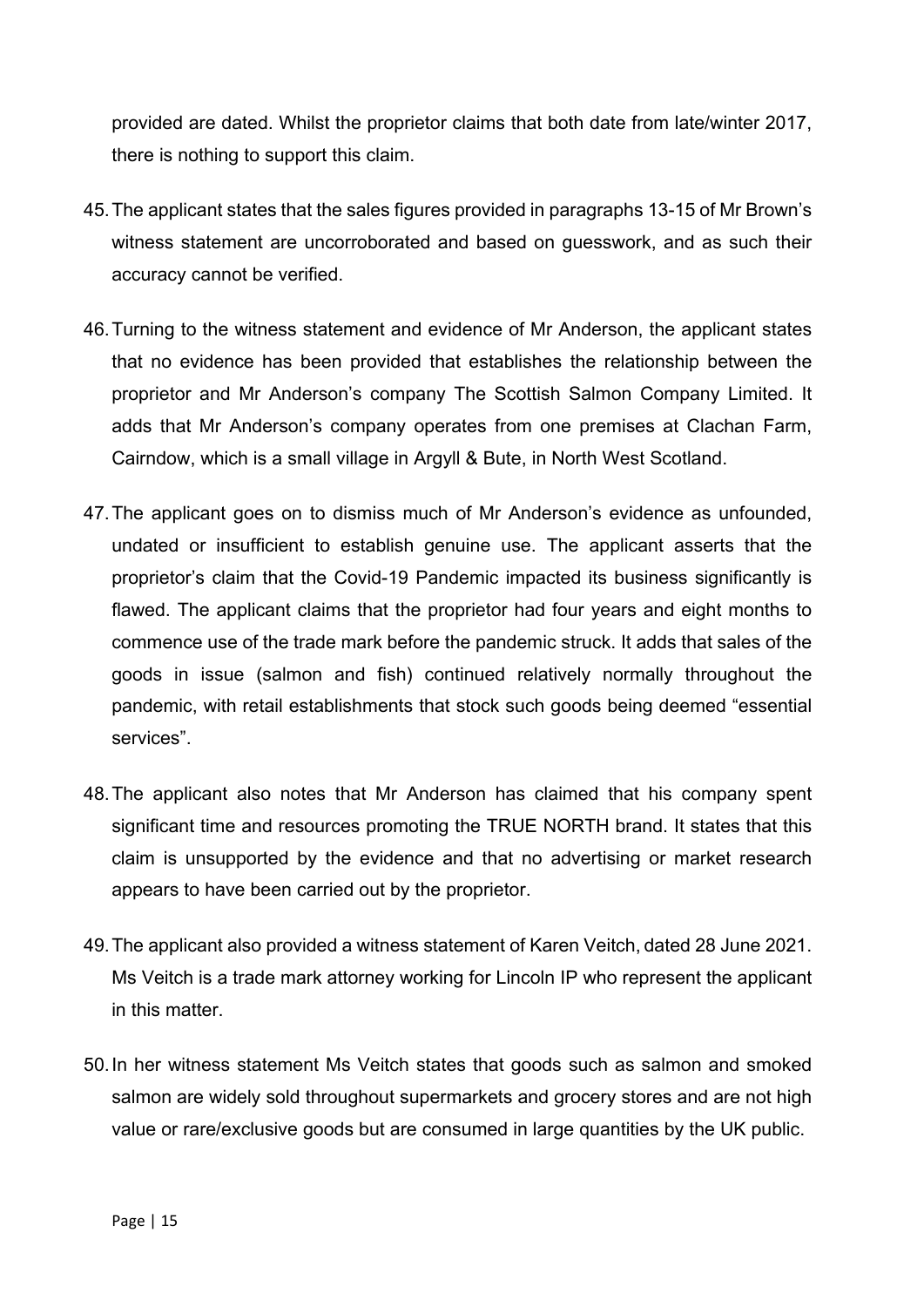- 51.Her witness statement is accompanied by exhibits KV1, KV2 and KV3. Ms Veitch states that Exhibit KV1 comprises a number of screenshots that show that smoked salmon and salmon fillets are widely available through major retailers at a reasonable price. Exhibit KV2 comprises an extract from a Public Health England report published in November 2020 which shows that volumes of food and drink purchased for consumption in the home during the pandemic actually increased from the equivalent time period in 2019. Exhibit KV3 comprises a screenshot showing the online shop from which members of the public may purchase goods sold by Loch Fyne Oysters Limited. Ms Veitch states that none of the products available from the shop are branded with the TRUE NORTH trade mark and adds that all of the smoked salmon for sale in the shop is branded LOCH FYNE.
- 52.In response to the applicant's submissions and evidence, the proprietor filed evidence in reply. This evidence comprises second witness statements from Mr Brown and Mr Anderson, and two further exhibits accompanying Mr Brown's witness statement, CMB3 and CMB4.
- 53.In his second witness statement, dated 29 August 2021, Mr Anderson states that in addition to the evidence he has provided previously, he is also aware that during the pandemic a number of smokehouses have been closed. He lists five in total. I take this information to be intended to support the claims of the proprietor as to the significant effect that the Covid-19 pandemic has had on the relevant industry and the geographical area in which the proprietor is based.
- 54.In his second witness statement, dated 26 August 2021, Mr Brown provides the following information:
- 55.Under Exhibit CMB3, a menu from the Loch Fyne restaurant and deli apparently dating from the summer of 2015, which shows 'TRUE NORTH Lightly Smoked Salmon' appearing as a main meal on the menu, priced at £18.
- 56.Under Exhibit CMB4, till summaries for June 2016. Mr Brown states that the till summary in combination with the menu under CMB3 shows that in June 2016, 269 'TRUE NORTH Lightly Smoked Salmon' main meals were ordered by customers of the company's Oyster Bar.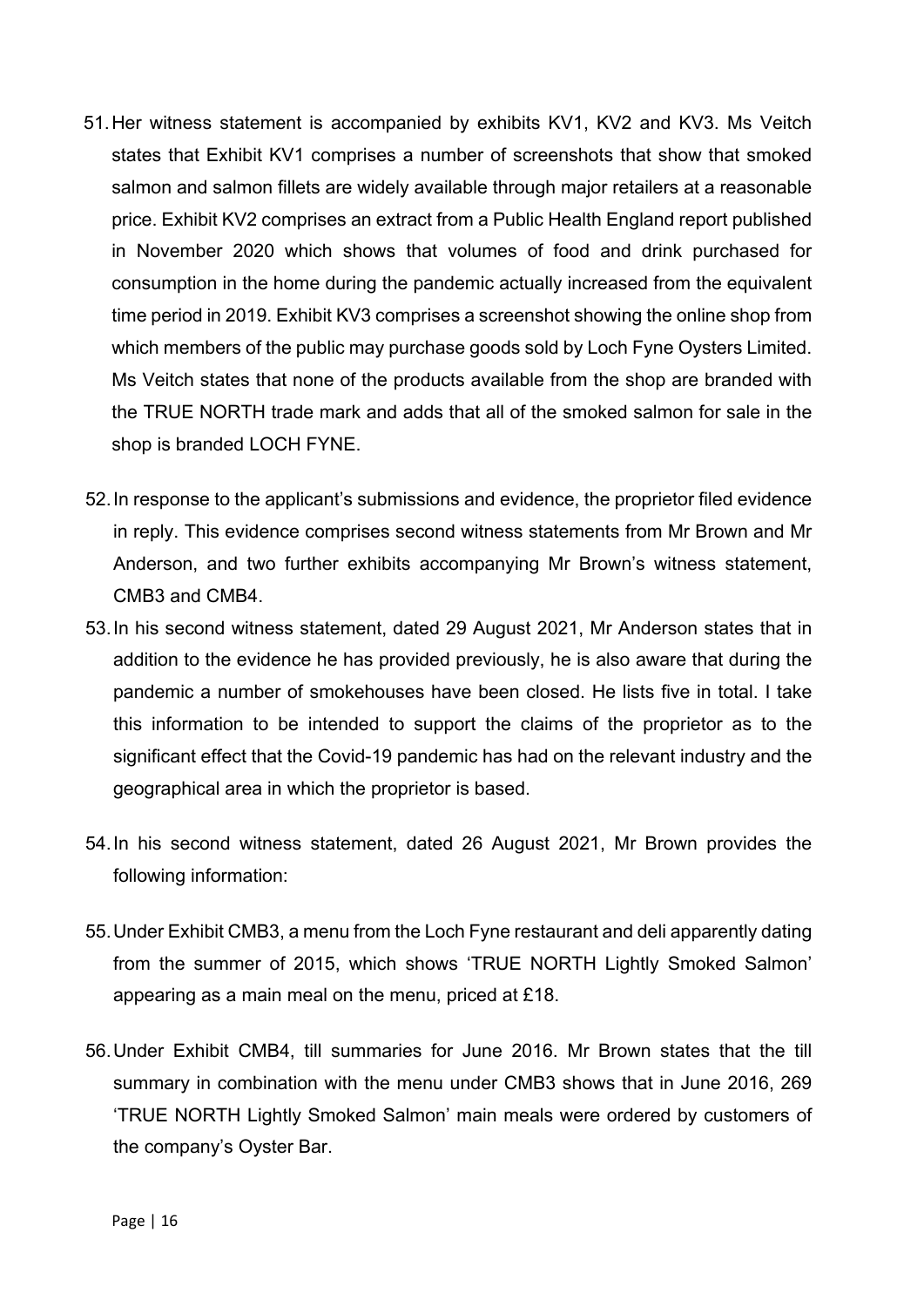- 57.In reference to the evidence and submissions of the applicant, Mr Brown states that, whilst food sales from supermarkets may have done well during the pandemic, his company sells much of its smoked salmon to the hospitality sector including airlines and hotels.
- 58.Within his witness statement, Mr Brown also provides a table of financial figures as an illustration of the impact that the pandemic has had on his company's turnover in 2019 and 2020. The table provides overall turnover figures only, and there is no breakdown into sales or into sales of specific brands.
- 59.Having made a careful assessment of the evidence from both parties, I refer back to the findings in *Walton* in respect of genuine and actual use of a trade mark. In particular that the use must be consistent with the essential function of a trade mark, which is to guarantee the identity of the origin of the goods or services to the consumer or end user by enabling him to distinguish the goods or services from others which have another origin. The use must be more than merely token. All of the relevant facts and circumstances must be taken into account in determining whether there is real commercial exploitation of the mark, including the nature of the goods or services and the characteristics of the market concerned. Use of the mark need not always be quantitatively significant for it to be deemed genuine. Even minimal use may qualify as genuine use if it is deemed to be justified in the economic sector concerned for the purpose of creating or preserving market share for the relevant goods or services, and there is no *de minimis* rule.
- 60.Turning firstly to the evidence provided by Ms Veitch on behalf of the applicant, I note that it appears to be the case that in fact Exhibit KV1 provides the information supposedly set down in Exhibit KV3. Information from the Loch Fyne online shop is presented and shows many seafood and fish related products under the Loch Fyne brand. I note that the final page of KV1 does display the 'TRUE NORTH' logo. I consider it likely to be the case, as established in Mr Brown's witness statement, that a lack of use of the TRUE NORTH branding on the Loch Fyne shop products has been due, in some part, to negotiations between the proprietor and a UK supermarket chain, to which exclusive rights to the TRUE NORTH brand has been offered.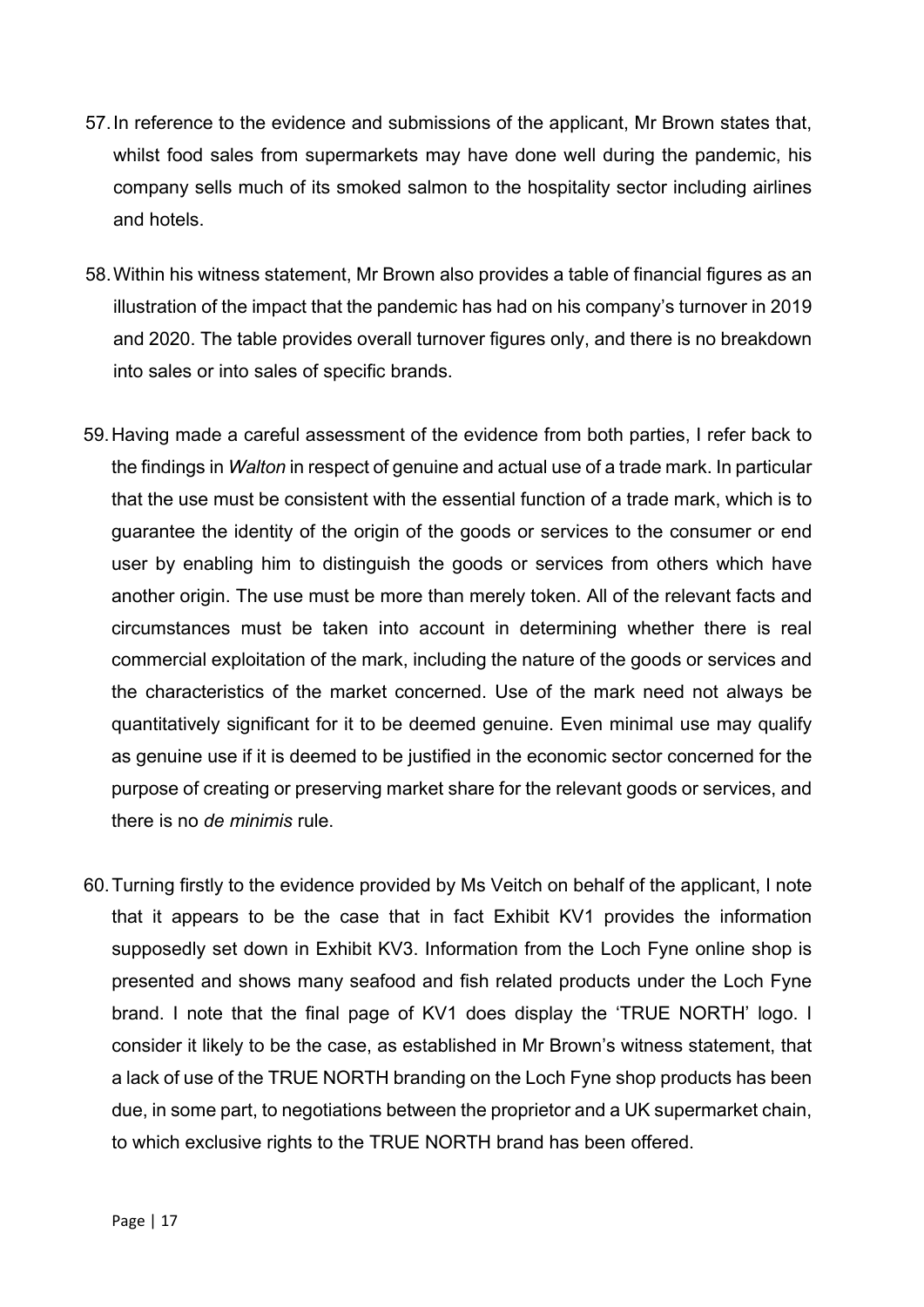- 61.The report provided under KV2 is noted, however I take from that report the comment regarding the reason behind the increase in sales volumes of food and drink between November 2019 and November 2020. On page 5 of that report, it states: "This increase has largely been driven by an increase in volume per trip, whilst the number of trips has fallen…".
- 62.Exhibit KV3 provides the information that Ms Veitch mentions under KV1, i.e. evidence of the wide availability of smoked salmon and salmon fillet products in UK retail outlets. This information simply shows that major supermarkets such as Sainsbury's, Tesco, ASDA and Co-op all sell such products.
- 63.Within the evidence of the proprietor I note that the mark TRUE NORTH and the logo mark combining the words TRUE NORTH with a fish/salmon device element are used consistently in the document provided under exhibit CCA1 which is dated March 2016 and serves as a promotional/product development type presentational document. The applicant has stated that it is unclear who this document is intended for, or was presented to, however I find this to be somewhat irrelevant in this matter as it is clear that the document is not for internal use purposes. The document clearly shows use of the mark in issue and of a variant mark incorporating the mark in issue. It illustrates that in March 2016 the proprietor was quite serious in creating a business plan to develop and launch the TRUE NORTH brand. The timeline set out at the end of that document extends across the relevant period 2015-2020, and shows a determination on the part of the proprietor to create a successful brand and exploit the trade mark in the relevant field.
- 64.Regarding the use of a variant mark, incorporating the mark in issue with a fish/salmon device, I have considered carefully whether this use can be considered acceptable variant use of the mark TRUE NORTH. I find the matter to be finely balanced. The letter T of the word TRUE in the variant mark can be said to serve a dual purpose, as it also forms the tail of the fish device. It is also the case that the word NORTH is presented in a stylised manner, with the letter 'O' presented in a smaller font than the other letters in that word. On balance however, I conclude that the words TRUE NORTH are clearly present and obvious and I believe that the distinctive character of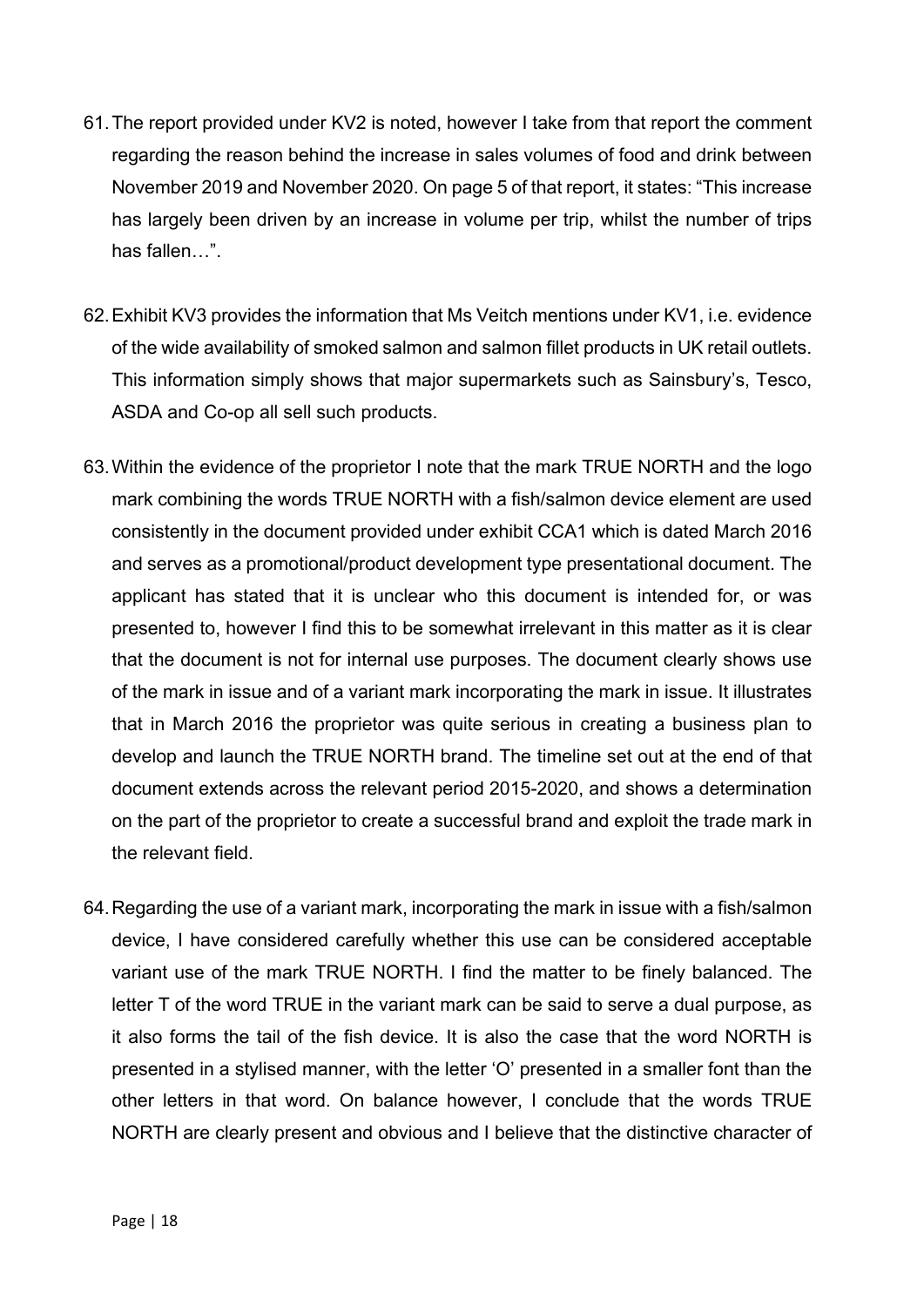the mark in issue is not affected to any significant degree by the use made of it within the variant mark.

- 65.Importantly, I note that the applicant has not challenged the variant use of the mark and has not argued that the mark has been used in a different format to that as registered. That being the case, I take into account not only the use shown of the plain words TRUE NORTH within the proprietor's evidence, but also the variant mark shown on packaging examples and within exhibit CCA1. The variant mark is also shown in a photograph provided under exhibit CCA3 dated December 2015, which shows the mark used on packaging of salmon in the proprietor's deli.
- 66.The applicant has made a number of claims regarding the insufficiency of the proprietor's evidence, which I have summarised previously. I have considered these arguments carefully and accept that there are a number of issues with the evidence that must be addressed.
- 67.The proprietor has not provided any sales invoices showing sales of TRUE NORTH products. It has however, provided evidence by way of restaurant menus and till summaries, showing that sales of TRUE NORTH products have taken place at least in 2015 and 2016. Exhibits CMB3 and CMB4 show that the proprietor's restaurant included a main meal called 'True North Lightly Smoked Salmon' on its menu in 2016. However, the claim of Mr Brown that the till summary from June 2016 shows sales of TRUE NORTH meals is not entirely correct. In fact, the brand name TRUE NORTH is not shown on the till summary, rather the till summary for June 2016 lists 'Lightly Smoked' under the list of main meals ordered for that month. There were 269 'Lightly Smoked' meals ordered, with a total value of £5102.55. Whilst the trade mark is not provided on the till summary, I note that no other main meal or starter containing the words 'Lightly Smoked' is listed on any of the menus that have been provided by the proprietor, other than the 'True North' branded products. I think it is reasonable therefore, to accept that the 269 'Lightly Smoked' meals sold in June 2016 are the 'True North Lightly Smoked Salmon' meals listed on the proprietor's menus.
- 68.The applicant has stated that there is no evidence establishing a relationship between the companies of Mr Anderson and Mr Brown with the proprietor company and no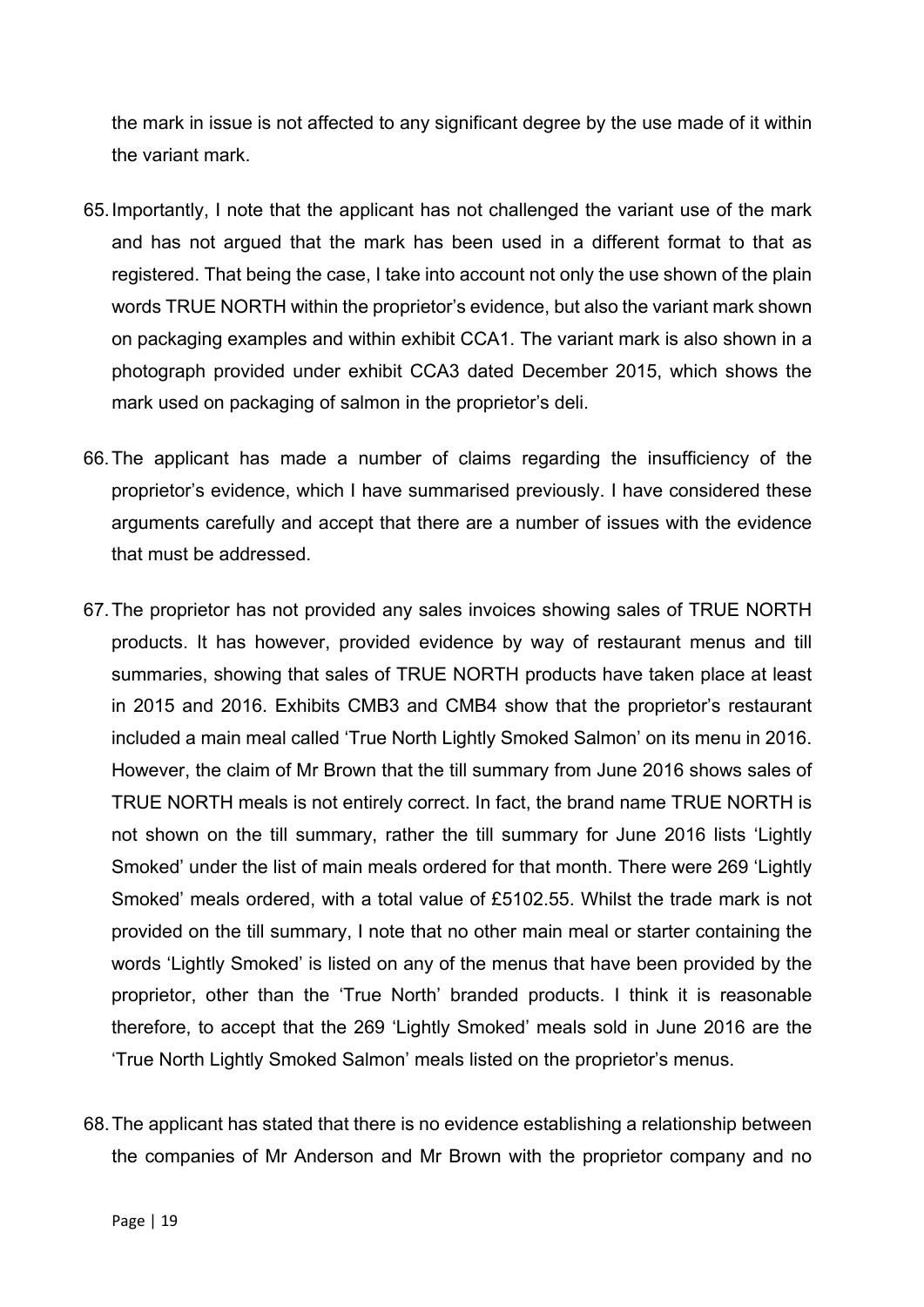evidence showing consent or a licence to use the mark TRUE NORTH by those companies. I agree that this is the case, however both Mr Anderson and Mr Brown have asserted in their sworn statements, that their companies are wholly owned subsidiaries of the proprietor and are entitled to use the mark in issue and I accept these statements at face value.

69.In *Einstein Trade Mark*, [2007] RPC 23, Mr Geoffrey Hobbs Q.C. as the Appointed Person found that use with the consent of the proprietor did not require the proprietor to have effective control of the use in question. He stated that:

"24. It is clear from [38] of the judgment in Case C-9/93 *IHT International* that the proprietor will be taken to have approved the quality of the relevant goods by allowing the person with whom he is "economically linked" to sell them under his trade mark. There is no requirement for participation (still less any particular degree of participation) in any process of quality control. It should, in my view, follow that the proprietor of a trade mark can claim protection defined by reference to use and also defeat an application for revocation on the ground of non-use by relying upon the fact that goods have been sold under his trade mark by a person (such as a licensee) with whom he is "economically linked" and can do so without showing that he has exercised control over the quality of the goods in question.

70.The applicant claims that no advertising or promotional activity has been shown in evidence, although Mr Anderson has claimed that significant time and resource was spent promoting the brand. It is the case that no evidence has been provided setting out how much has been spent on promoting the brand or the kinds of activities undertaken, however I note that CCA1 and CCA6 act as promotional material of a kind, insomuch as they both serve to promote the TRUE NORTH brand to third parties, notably a large UK supermarket chain. Exhibit CCA1 is dated March 2016 and Exhibit CCA6 is dated August 2019. The timeline on page 11 of CCA1 sets out the promotion, development and launch of TRUE NORTH branded products across the relevant period and, whilst no evidence is given showing specific promotional activity in e.g. 2017, I believe that it can be inferred that the proprietor's business proposals, laid out in CCA1 and CCA6, support the contention of the proprietor that activities intended to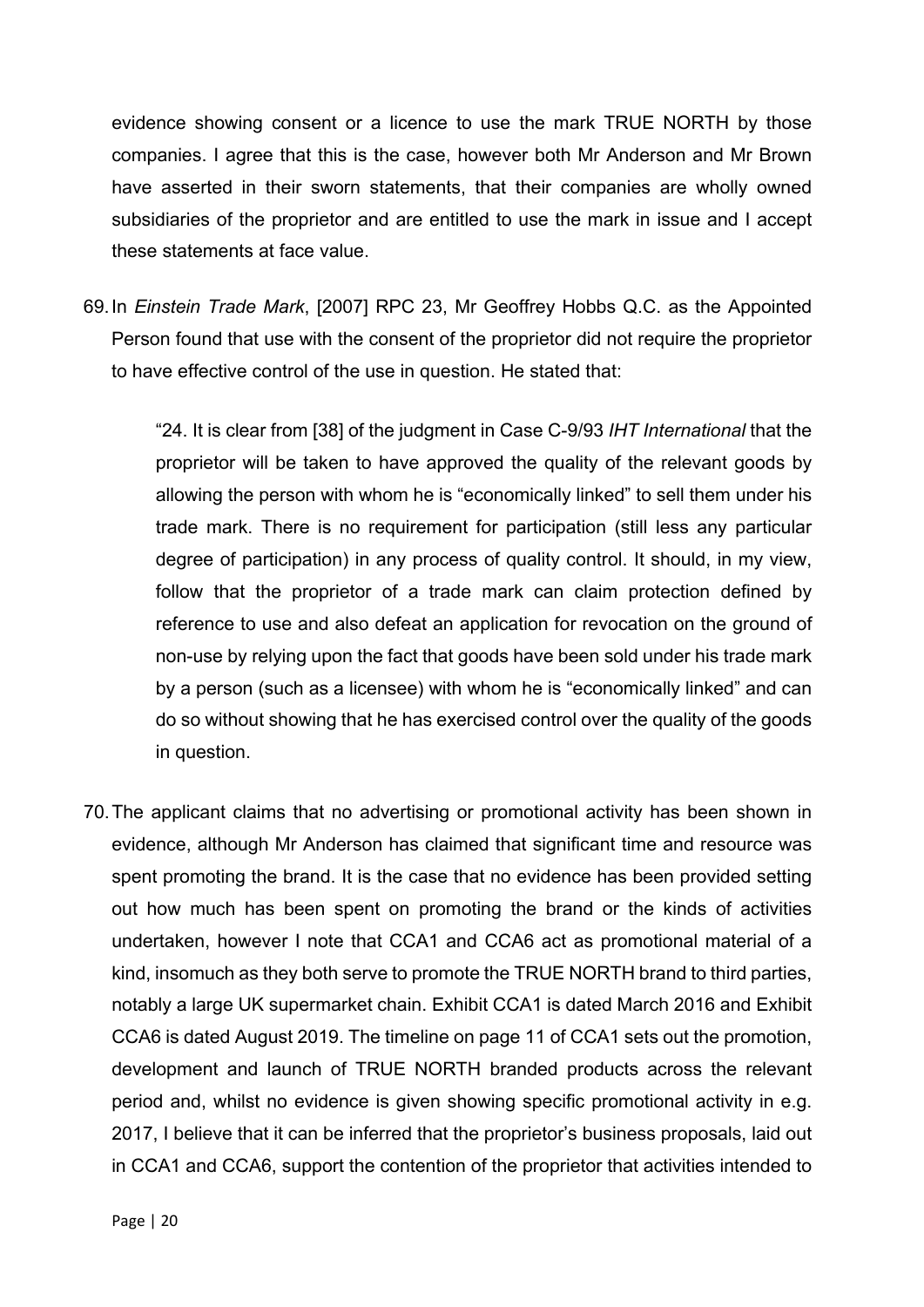promote and raise awareness of the brand were ongoing throughout the relevant period.

- 71.The applicant also states that the proprietor has used the mark TRUE NORTH only in one place, in the proprietor's deli and restaurant in North West Scotland. It asserts that this is insufficient use to establish genuine use in the UK. In this context I remind myself of the relevant case law outlined above. In particular, I note that: "Use of a mark need not always be quantitatively significant for it to be deemed genuine. Even minimal use may qualify as genuine use if it is deemed to be justified in the economic sector concerned for the purpose of creating or preserving market share for the relevant goods or services. For example, use of the mark by a single client which imports the relevant goods can be sufficient to demonstrate that such use is genuine, if it appears that the import operation has a genuine commercial justification for the proprietor".
- 72.It is also the case that, in determining whether there is real commercial exploitation of the mark, I must consider whether such use is viewed as warranted in the economic sector concerned to maintain or create a share in the market for the goods in question; the nature of the goods; and the territorial extent of the use. In this regard I note that the proprietor is a local business linked directly to its surrounding environment, specifically Loch Fyne, in order to develop and grow its salmon and salmon-based products.
- 73.The proprietor has shown in evidence that the acceptable variant mark is used prominently on packaging and promotional material, on the goods and within the deli that has been found to have sold the relevant goods at least in 2015 and 2016. It has also shown that the plain word mark True North has been used on the menus in its restaurant, when offering meals to customers. It has claimed that the use on menus and sales of True North meals has been ongoing and continuous since 2016.
- 74.The applicant has stated that the use of the mark on the menus is flawed as the words 'True North' are presented in the same font and size as the other words on the menu and no TM identifiers are present, e.g. the ® symbol. It has also stated, correctly, that the menus provided in evidence are undated. I find that the use of the words on the menu do constitute trade mark use. I consider that the average consumer when faced with a menu that lists a main meal as 'True North Lightly Smoked Salmon' is likely to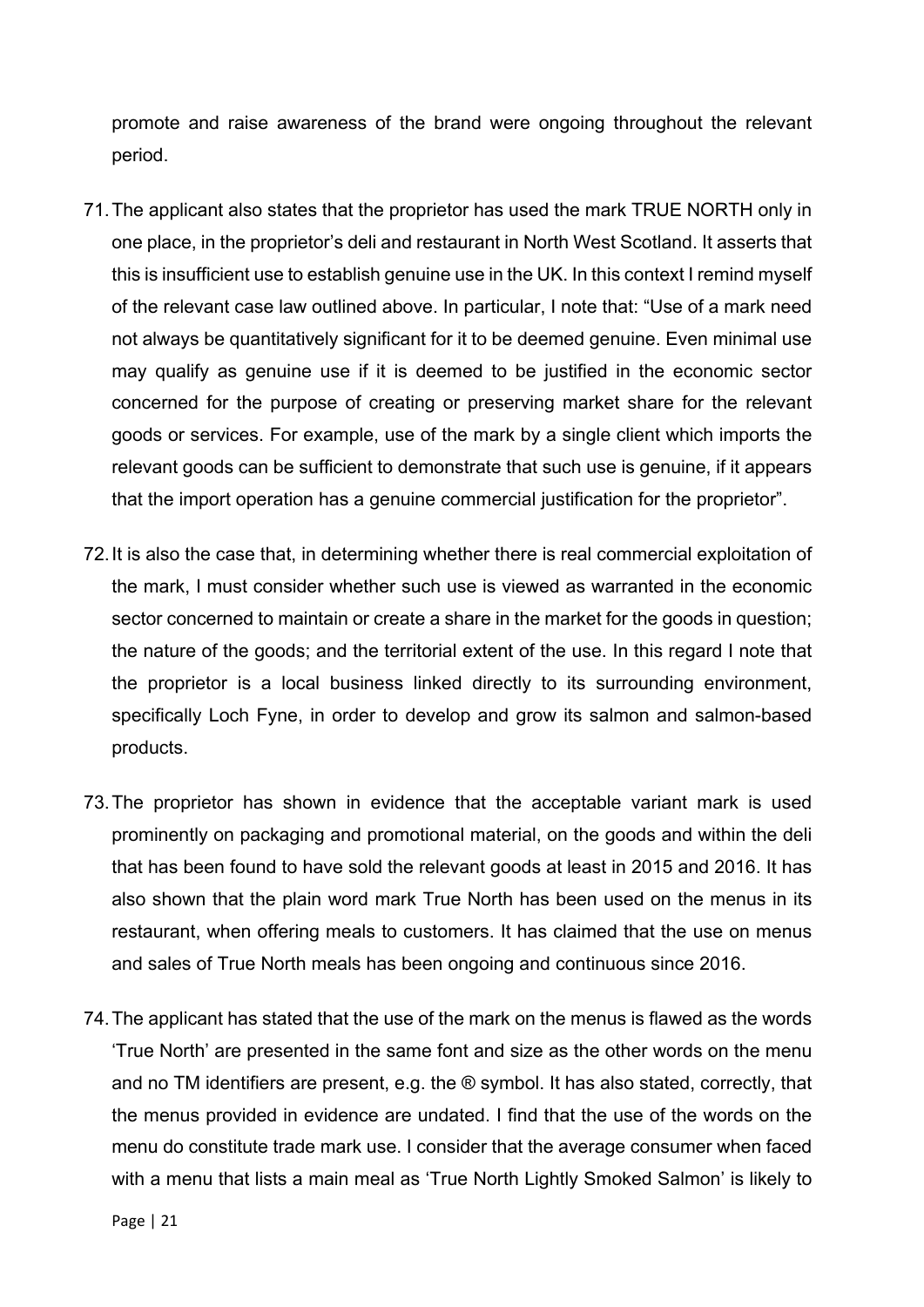appreciate that the 'True North' element of that meal name should be perceived as a brand name. The lack of an ® symbol does not, in my view detract from the likelihood that consumers will see 'True North' as the brand name attached to the product. Whilst the menus provided in evidence are undated, the proprietor has claimed that they are from 2017. I find that the till summary provided under exhibit CMB4 and the menu extract from exhibit CMB3 support the claim that True North meals were available at the proprietor's restaurant at least during 2016. That being the case, and seeing that these meals were clearly quite popular, generating more than £5,000 of sales in the month of June 2016 alone, I find it highly probable that the proprietor would, as it has claimed, continue to offer these products at its restaurant going forward. I find no reason to disbelieve the proprietor and its claim that it has offered True North meals in the restaurant seasonally, i.e. two or three times a year, during the relevant period. In this regard, the proprietor has stated that between 2016 and 2019 it estimates sales of approximately £50k - £60k.

- 75.Whilst the initial sales run of salmon products in the deli outlined in evidence does appear to be fairly small in size (the applicant refers to it as 'tiny'), I return to the relevant case law and the fact that there is no *de minimis* rule and I remind myself that an assessment of genuine use is a global assessment, that includes looking at the evidential picture as a whole, rather than whether each individual piece of evidence shows use by itself. The proprietor has shown sales of TRUE NORTH products in 2015 and 2016. This combined with the sales of True North meals in its restaurant, proven in evidence during 2016, and claimed to have been offered regularly between 2016 and 2019, is sufficient to establish genuine use. The fact that the proprietor operates in a small, rural part of Scotland does not, I find, alter the fact that evidence of genuine use has been provided.
- 76.I find there to have been real commercial exploitation of the mark on the market for the relevant goods in accordance with the commercial *raison d'être* of the mark, which is to create or preserve an outlet for the goods that bear the mark. With no *de minimis* rule, I can conclude that the proprietor has shown in evidence that the mark TRUE NORTH has been put to genuine use within the relevant period and on at least a part of the goods in issue.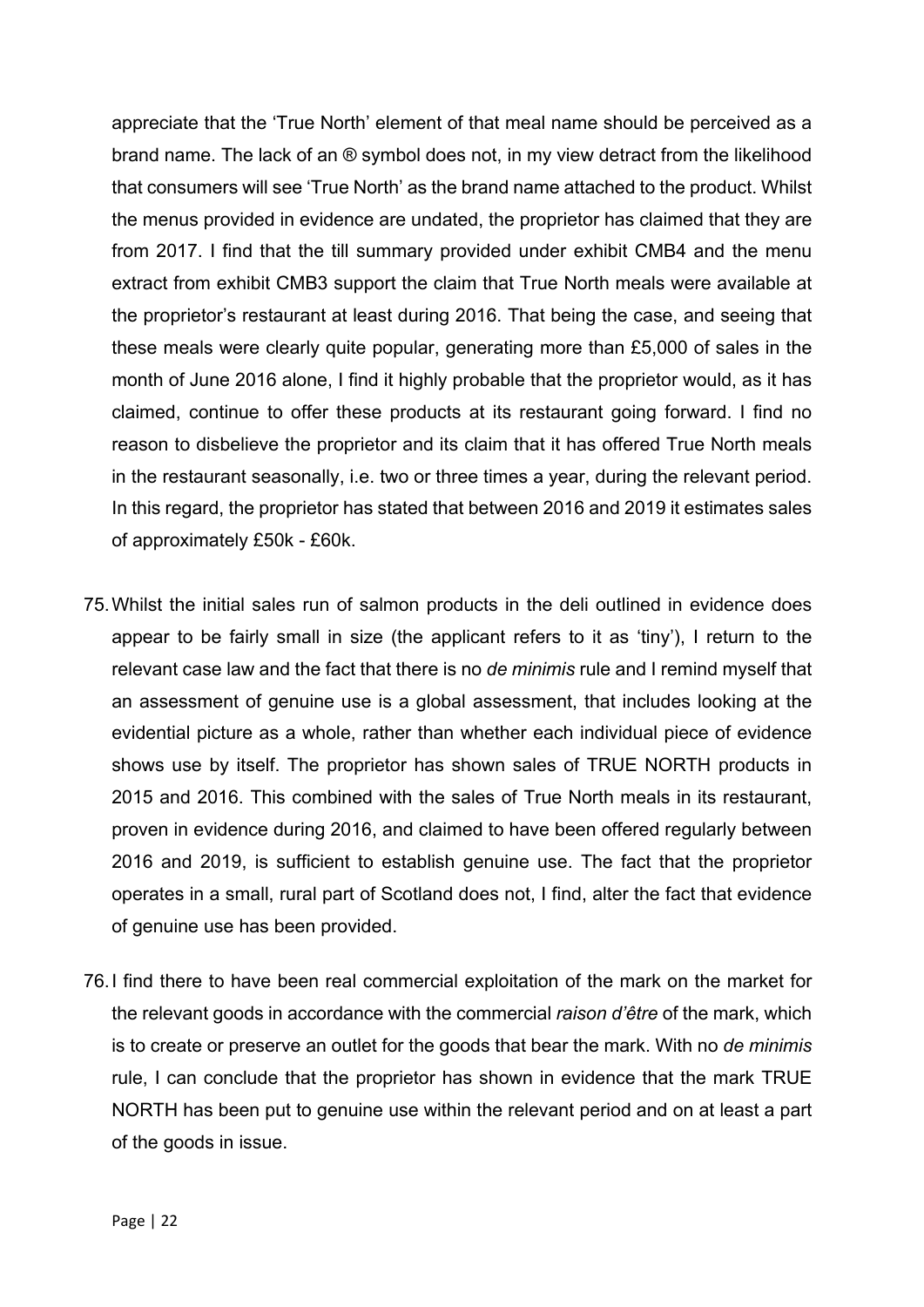- 77.I briefly turn to the issue of disruption of trade due to the Covid-19 pandemic. The proprietor has made submissions to the effect that the pandemic has had a significant impact on its ability to conduct business. In his second witness statement Mr Brown has provided financial figures that show the turnover of his company. It is clear that the turnover of Mr Brown's company dropped significantly from 2019 to 2020. I note for example, that the company turnover more than halved between March-May 2020 from the same period in 2019, going from almost £2.5 million to just over £1 million. However, in this regard, the applicant has rightly pointed out that in fact the period of disruption overlaps with the relevant period in this matter, for no more than 4 months. The majority of the relevant period was unaffected by the pandemic. I conclude that whilst clearly the pandemic has had an impact on Mr Brown's company in the first half of 2020, this is largely academic, as the majority of evidence to which I have attached significance and weight predates the pandemic entirely.
- 78.Having concluded that the evidence of the proprietor is sufficient to establish that the mark in issue has been used in trade during the relevant period, I must now consider the scope of that use and decide on what amounts to a fair specification.

#### **Fair Specification**

79.In *Euro Gida Sanayi Ve Ticaret Limited v Gima (UK) Limited*, BL O/345/10, Mr Geoffrey Hobbs Q.C. as the Appointed Person summed up the law as being:

"In the present state of the law, fair protection is to be achieved by identifying and defining not the particular examples of goods or services for which there has been genuine use but the particular categories of goods or services they should realistically be taken to exemplify. For that purpose, the terminology of the resulting specification should accord with the perceptions of the average consumer of the goods or services concerned."

80.In *Property Renaissance Ltd (t/a Titanic Spa) v Stanley Dock Hotel Ltd (t/a Titanic Hotel Liverpool) & Ors* [2016] EWHC 3103 (Ch), Mr Justice Carr summed up the law relating to partial revocation as follows.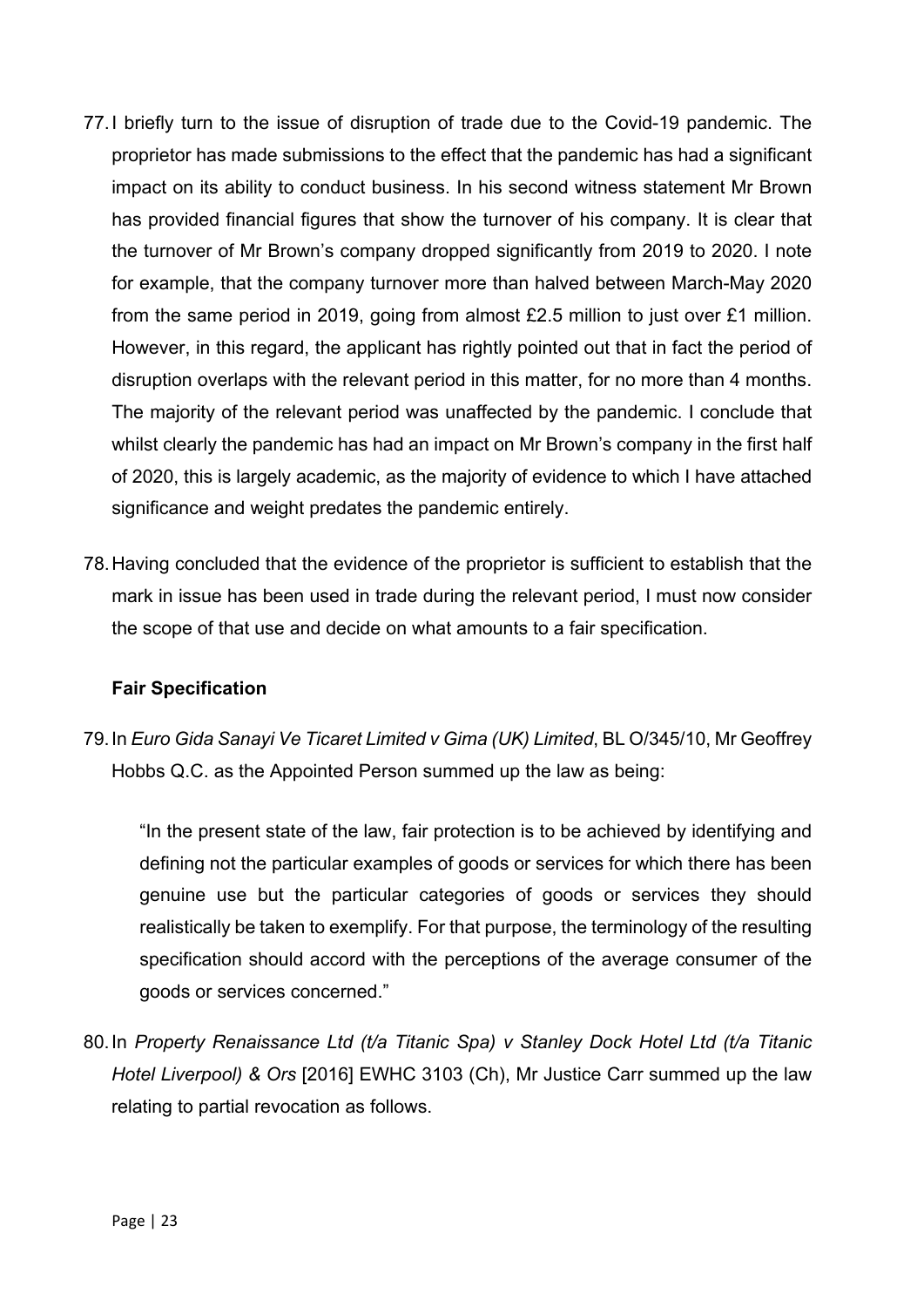"iii) Where the trade mark proprietor has made genuine use of the mark in respect of some goods or services covered by the general wording of the specification, and not others, it is necessary for the court to arrive at a fair specification in the circumstance, which may require amendment; *Thomas Pink Ltd v Victoria's Secret UK Ltd* [2014] EWHC 2631 (Ch) ("Thomas Pink") at [52].

iv) In cases of partial revocation, pursuant to section 46(5) of the Trade Marks Act 1994, the question is how would the average consumer fairly describe the services in relation to which the trade mark has been used; Thomas Pink at [53].

v) It is not the task of the court to describe the use made by the trade mark proprietor in the narrowest possible terms unless that is what the average consumer would do. For example, in *Pan World Brands v Tripp Ltd* (Extreme Trade Mark) [2008] RPC 2 it was held that use in relation to holdalls justified a registration for luggage generally; Thomas Pink at [53].

vi) A trade mark proprietor should not be allowed to monopolise the use of a trade mark in relation to a general category of goods or services simply because he has used it in relation to a few. Conversely, a proprietor cannot reasonably be expected to use a mark in relation to all possible variations of the particular goods or services covered by the registration. *Maier v Asos Plc* [2015] EWCA Civ 220 ("Asos") at [56] and [60].

vii) In some cases, it may be possible to identify subcategories of goods or services within a general term which are capable of being viewed independently. In such cases, use in relation to only one subcategory will not constitute use in relation to all other subcategories. On the other hand, protection must not be cut down to those precise goods or services in relation to which the mark has been used. This would be to strip the proprietor of protection for all goods or services which the average consumer would consider to belong to the same group or category as those for which the mark has been used and which are not in substance different from them; *Mundipharma AG v OHIM* (Case T-256/04) ECR II-449; EU:T:2007:46."

81.The proprietor's evidence shows use of the mark in issue in respect of salmon, smoked salmon, and meals consisting primarily of the aforesaid. I do not think however, that the position in this matter is on all fours with the findings in *Pan World Brands.* The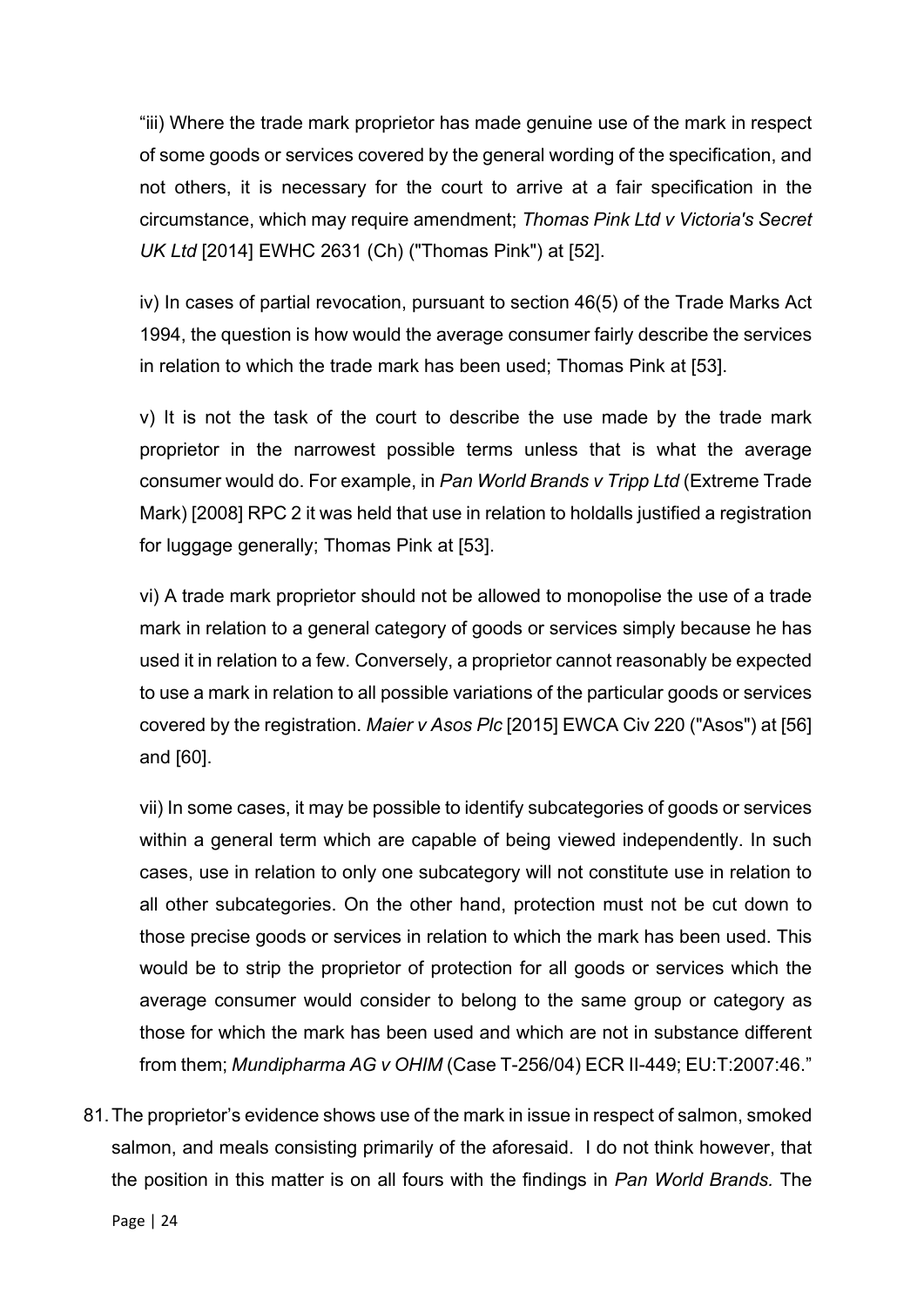proprietor has made clear throughout its evidence that the focus of the brand TRUE NORTH is on salmon and smoked salmon products. In this regard I find that a wider extrapolation to 'fish' for example, would be unduly generous. The proprietor has shown no evidence of any business activity or trade in other types of fish or in shellfish. The registration in issue covers a wide range of goods including 'fish' as a broad term and 'shellfish'. Taking note of the findings in *Mundipharma AG,* I have considered the issue of overly restrictive limitations to specifications and the possibility of subcategories within a broader or more general term. I conclude however that the proprietor has established itself in evidence as a provider of salmon products only. I consider that this is a market which in my understanding will likely be a specific, niche endeavour unlike e.g. trawler fishing, by which any manner of fish, shellfish and crab/lobster may be brought in within a single haul. Salmon fishing and farming is intended, I believe, to result in only a salmon-based end product and this is the key area of interest of the proprietor, highlighted notably in the presentation document provided under exhibit CCA1, in which no mention of any product other than salmon can be found.

82.Therefore, having considered the evidence in this matter carefully, and notwithstanding the fact that a salmon is a type of fish, I find that the proprietor has shown no evidence of use of the mark in respect of the following goods for which the mark is registered:

Fish and shellfish; fresh fish and shell fish (not live); prepared fish and shellfish; smoked fish; preserved fish; prepared meals consisting principally of fish and/or shellfish; snack foods consisting primarily of fish and/or shellfish; chilled foods consisting predominantly of fish and/or shellfish; frozen fish and/or shellfish; dried fish and/or shellfish; farmed fish and/or shell fish.

83. I conclude that a fair specification in this matter is:

**Class 29**: Salmon; salmon products; fresh salmon (not live); prepared salmon; smoked Scottish salmon; preserved salmon; prepared meals consisting principally of salmon; snack foods consisting primarily of salmon; chilled foods consisting predominantly of salmon; frozen salmon; dried Salmon; farmed salmon; smoked salmon; smoked salmon products; hot smoked salmon; prepared meals consisting